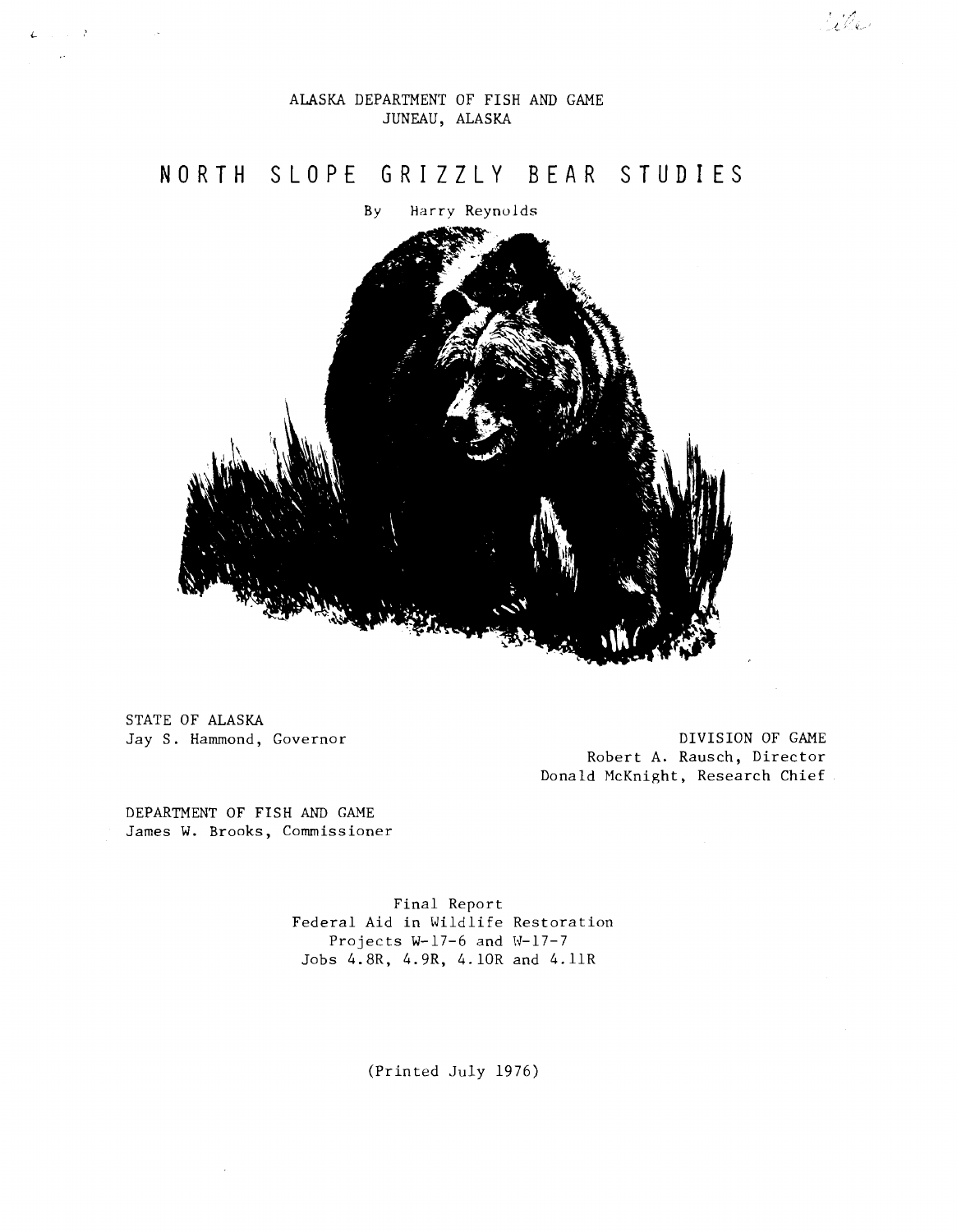### FINAL REPORT (RESEARCH)

| State:          | Alaska                                                                                                                                                                                      |            |                                                 |
|-----------------|---------------------------------------------------------------------------------------------------------------------------------------------------------------------------------------------|------------|-------------------------------------------------|
| Cooperators:    | Harry Reynolds, Alaska Department of Fish and Game;<br>James A. Curatolo, Renewable Resources Consulting<br>Services, Ltd.; Roland Quimby, Renewable Resources<br>Consulting Services, Ltd. |            |                                                 |
| Project No.:    | $W-17-6$ and $W-17-7$                                                                                                                                                                       |            | Project Title: Big Game Investigations          |
| Job No.:        | 4.9R                                                                                                                                                                                        | Job Title: | Denning Ecology of North<br>Slope Grizzly Bears |
| Period Covered: | July 1, 1973 through June 30, 1975                                                                                                                                                          |            |                                                 |

### SUMMARY

The following is the abstract of a paper summarizing results of this job as presented by Harry Reynolds at the Third International Conference on Bear Research and Management, May 31-June 1, 1974, held in conjunction with the 54th Annual Meeting, American Society of Mannnalogists. Subsequent revisions included 1974 and 1975 data.

DENNING ECOLOGY OF GRIZZLY BEARS IN NORTHEASTERN ALASKA

Harry V. Reynolds, <sup>1</sup> James Curatolo<sup>2</sup> and Roland Quimby<sup>2, 3</sup>

1 Alaska Department of Fish and Game, Barrow, Alaska.

<sup>2</sup> Renewable Resources Consulting Services, Ltd., Fairbanks, Alaska.<br><sup>3</sup> Procent Address: Alaska Department of Fish and Came, Yakutat, Al

Present Address: Alaska Department of Fish and Game, Yakutat, Alaska.

## ABSTRACT

Denning activities of grizzly bears *(Ursus arctos* L.) were studied in the eastern Brooks Range, Alaska, during April-November 1972, 1973 and 1974. Active dens were found by tracking bears through snow or by locating bears fitted with radio transmitters. In the fall of 1973, 71 percent of the newly excavated dens were constructed from October 5-12, although some grizzlies were observed foraging and did not den until after November 7; similarly, of 8 dens located which were used in 1974, 6 or 75 percent were excavated from 3-9 October, 1 about 27 September and 1 between 19 October and 1 November. A total of 52 dens were found; 20 of these were located shortly after they had been prepared for use during the oncoming winter and 32 others were found after they had been used. In 39 instances bears dug dens in well-drained areas above the permafrost layer and in 13 cases natural caves were utilized. All dens were located in moderate to steep terrain with the exception of three dens which were dug into river banks on the coastal plain. Mean elevation of den sites was 975m (3200 ft) and 46 or 88 percent were located on southern exposures.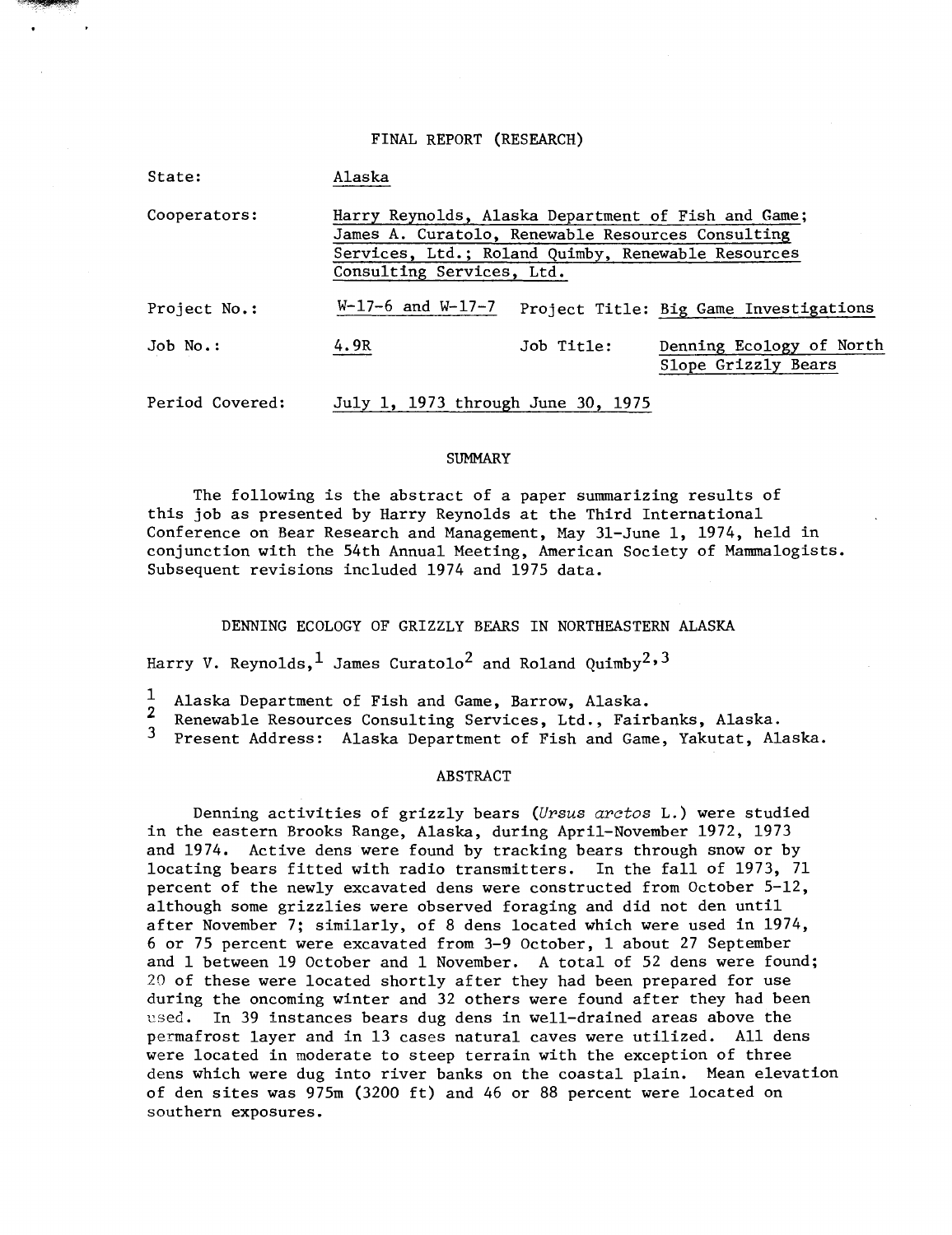When caves were utilized, in every case a bed was constructed of moss, woody and/or herbaceous material. Most dug dens collapsed after the bear's departure; the few intact dens which were measured closely followed the descriptions given by Craighead and Craighead (1972) for Yellowstone grizzlies, with the exception that none were located at the bases of trees.

.. ·,.-i.··

Two adult males moved 51 and 55km (32 and 34 mi) to reach denning areas; another 10 individuals (2 males, 8 females) denned within their known summer range. No instance of den reuse was recorded. The remains of a two-year-old bear were found in a cave den; the cave was quite small and the bed was poorly constructed.

Denning took place over a relatively wide area on the north and south slopes of the Brooks Range. It does not appear at this time that denning habitat is a limiting factor on grizzly bear population dynamics in northeastern Alaska.

The paper will be published in proceedings of the conference and will be available in fall 1976.

PREPARED BY: APPROVED BY:

Harry Reynolds Game Biologist

SUBMITTED BY:

John Coady Regional Research Coordinator

Director, Division of Game

Conald M( Longht<br>Research Chief, Division of Game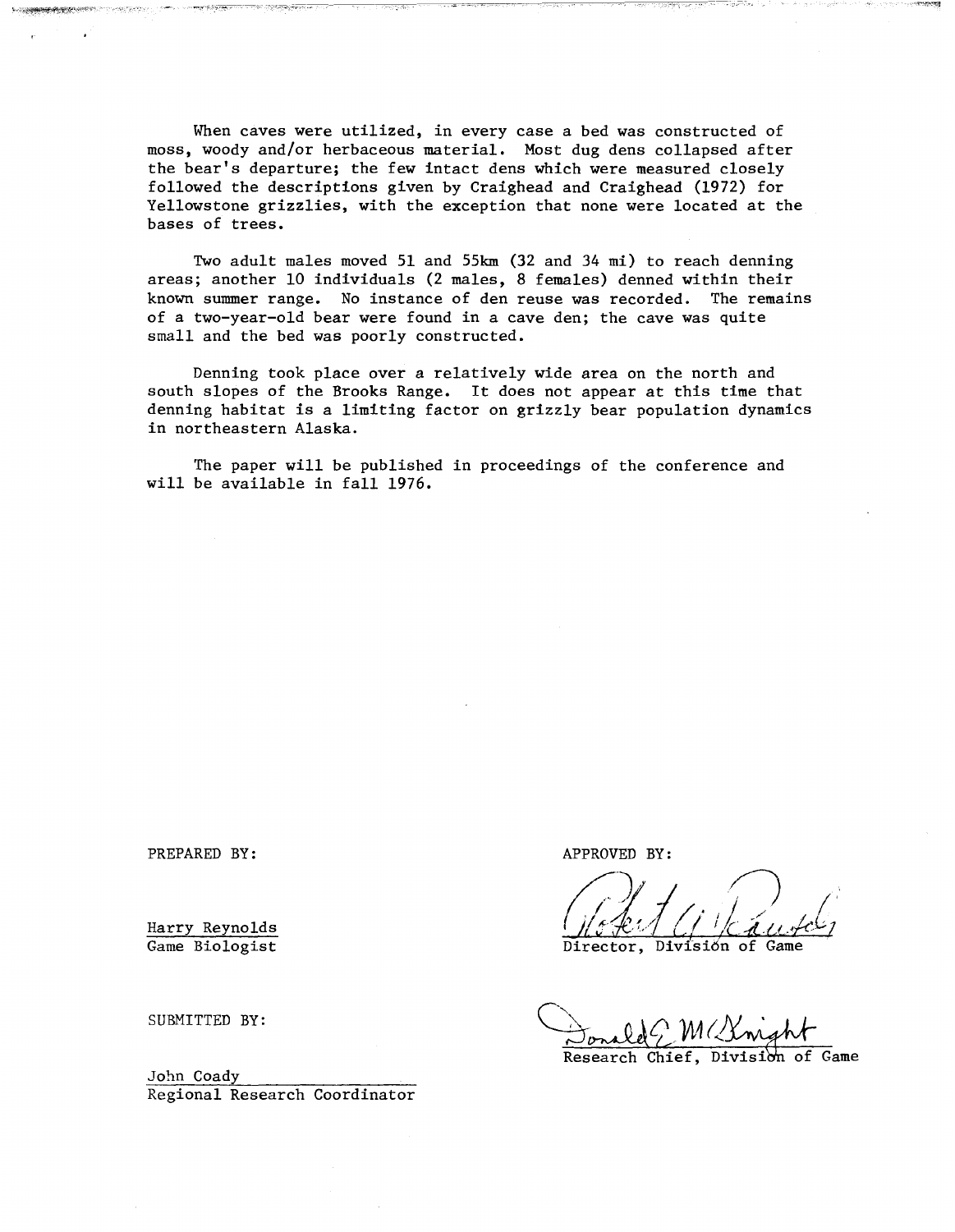# FINAL REPORT (RESEARCH)

| State:          | Alaska                                                              |             |                                                                          |
|-----------------|---------------------------------------------------------------------|-------------|--------------------------------------------------------------------------|
| Cooperators:    | Harry Reynolds and Renewable Resources Consulting<br>Services, Ltd. |             |                                                                          |
| Project Nos.:   | $W-17-6$ and $W-17-7$                                               |             | Project Title: Big Game Investigations                                   |
| Job Nos.:       | 4.8R                                                                | Job Titles: | Movements and Population<br>Discreteness of North<br>Slope Grizzly Bears |
|                 | 4.10R                                                               |             | Comparison of Censusing<br>Techniques of North Slope<br>Grizzly Bears    |
|                 | 4.11R                                                               |             | Food Habits of North Slope<br>Grizzly Bears                              |
| Period Covered: | July 1, 1973 through June 30, 1975                                  |             |                                                                          |

### SUMMARY

The Alaska Department of Fish and Game and Renewable Resources Consulting Services, Ltd., an environmental consulting firm, conducted a cooperative study of the grizzly bear in the eastern Brooks Range, Alaska. A total of 80 bears were captured, individually color-marked and released. The sex ratio of captured bears was nearly equal.

Evidence gathered during this study indicated that most females do not produce young until they reach the age of 8.5 or more years, and the mean number of cubs born, calculated from observations of 22 family groups, was 1.8. Population structure was weighted toward older age classes suggesting a declining population.

The usefulness of three census techniques was evaluated: the differential efficiency method, the Lincoln Index and the direct count. The differential efficiency method was judged completely inadequate. The Lincoln Index and the direct count gave similar results with acceptable accuracy. The average home range size was 702 km $^{2}$  (271 mi $^{2}$ ) for mature males on the stydy area, 382 km $^{\mathsf{Z}}$  (147 mi $^{\mathsf{Z}}$ ) for 3 breeding females and 280 km<sup> $\sim$ </sup> (108 mi<sup> $\sim$ </sup>) for 5, females, accompanied by young. Population density was one bear per  $142 \text{ km}^2$  (57 mi<sup>2</sup>).

Food habits and mortality are discussed.

Movements were determined from radio-tracking and from resighting marked bears; males traveled greater distances than females. Bears were observed to cross the Brooks Range hydrographic divide to reach denning areas, and they probably cross the divide throughout the season. Population mixing probably occurs between the north and south sides of the range.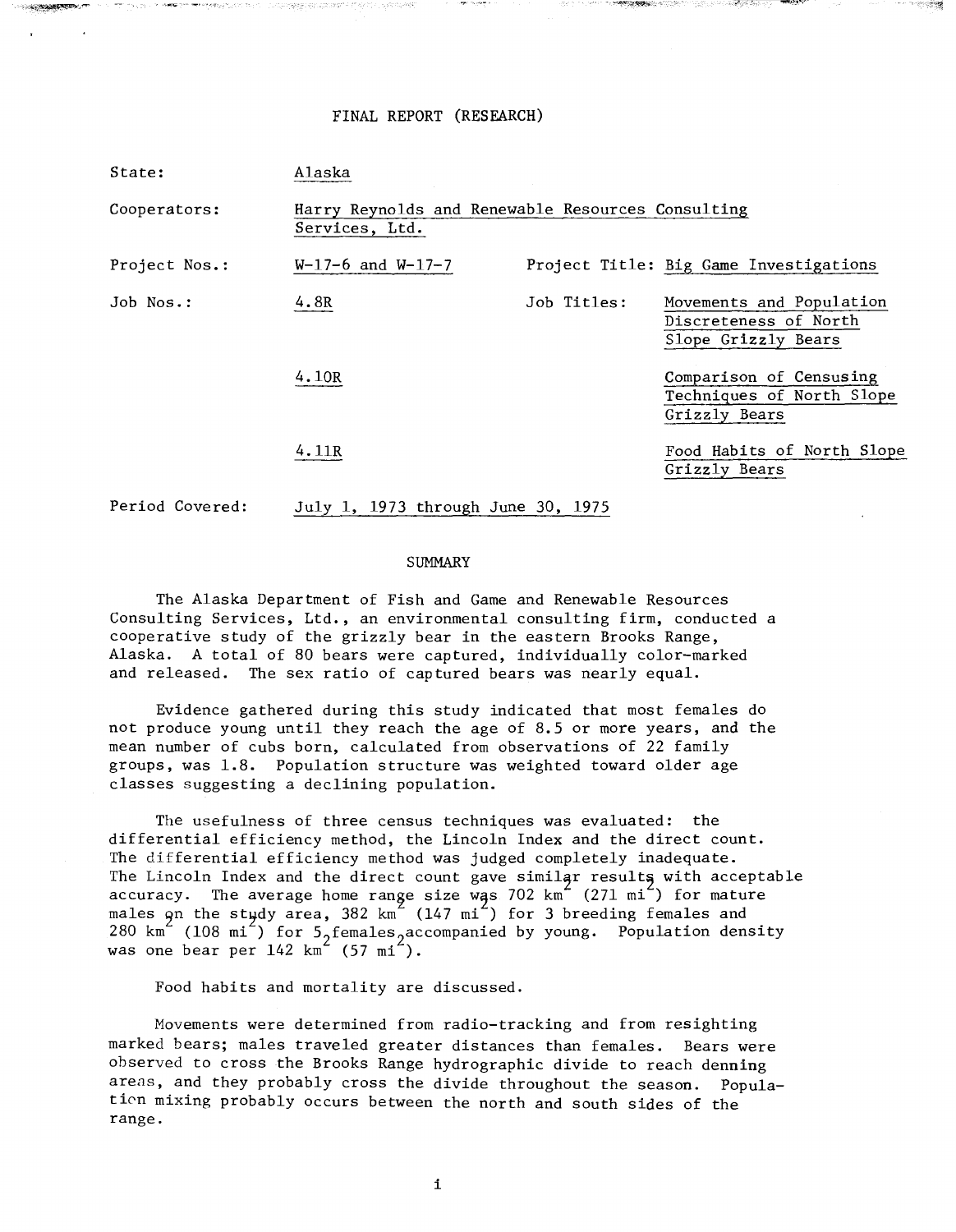# **CONTENTS**

| Study Area and Procedures 2     |  |
|---------------------------------|--|
|                                 |  |
|                                 |  |
| Sex and Age Composition 6       |  |
|                                 |  |
|                                 |  |
|                                 |  |
| Movement and Home Range Size. 9 |  |
| Population Discreteness 11      |  |
|                                 |  |
|                                 |  |
|                                 |  |
|                                 |  |

### **BACKGROUND**

The history of brown/grizzly bears *(Ursus arctos)* has been one of continuous reduction of numbers and range coinciding with human population growth and development. Only remnant populations remain in Europe (Curry-Lindahl 1972, Cowan 1972). In North America, where they once ranged throughout the western portion of the continent, populations are now much reduced or nonexistent in most areas south of the Canadian border (Storer and Tevis 1955, Craighead and Craighead 1967, Cowan 1972, Herrero 1972). In the past much of the North American brown/grizzly bear range had been protected by its rugged physiography or inaccessibility, but these obstacles to resource development and access are no longer effective.

The potential for adverse impact of development on grizzly bear populations in Alaska is probably greatest from the Brooks Range north to the Arctic Ocean. Here the grizzly is at the northern extent of its range; the period of food availability during the summer season is short, reproductive potential is low, the area required for individual home ranges is large and the stunted vegetation of the region provides little cover.

In 1971 Brooks et al. pointed out the possible detrimental impact that development of oil and gas resources might have on North Slope grizzlies, including disruption of habitat, increased human habitation and increased access. Since then construction of the Trans-Alaska Oil Pipeline has been partially completed, a road linking Fairbanks with the Arctic Ocean coast has been finished, exploration for additional petrochemical reserves has increased and plans for networks of transportation corridors throughout the area have been made. Hunting pressure in the area has shown a gradual increase during the last 15 years despite more restrictive seasons. This has been partially due to human population growth in the state and improved access to the area.

1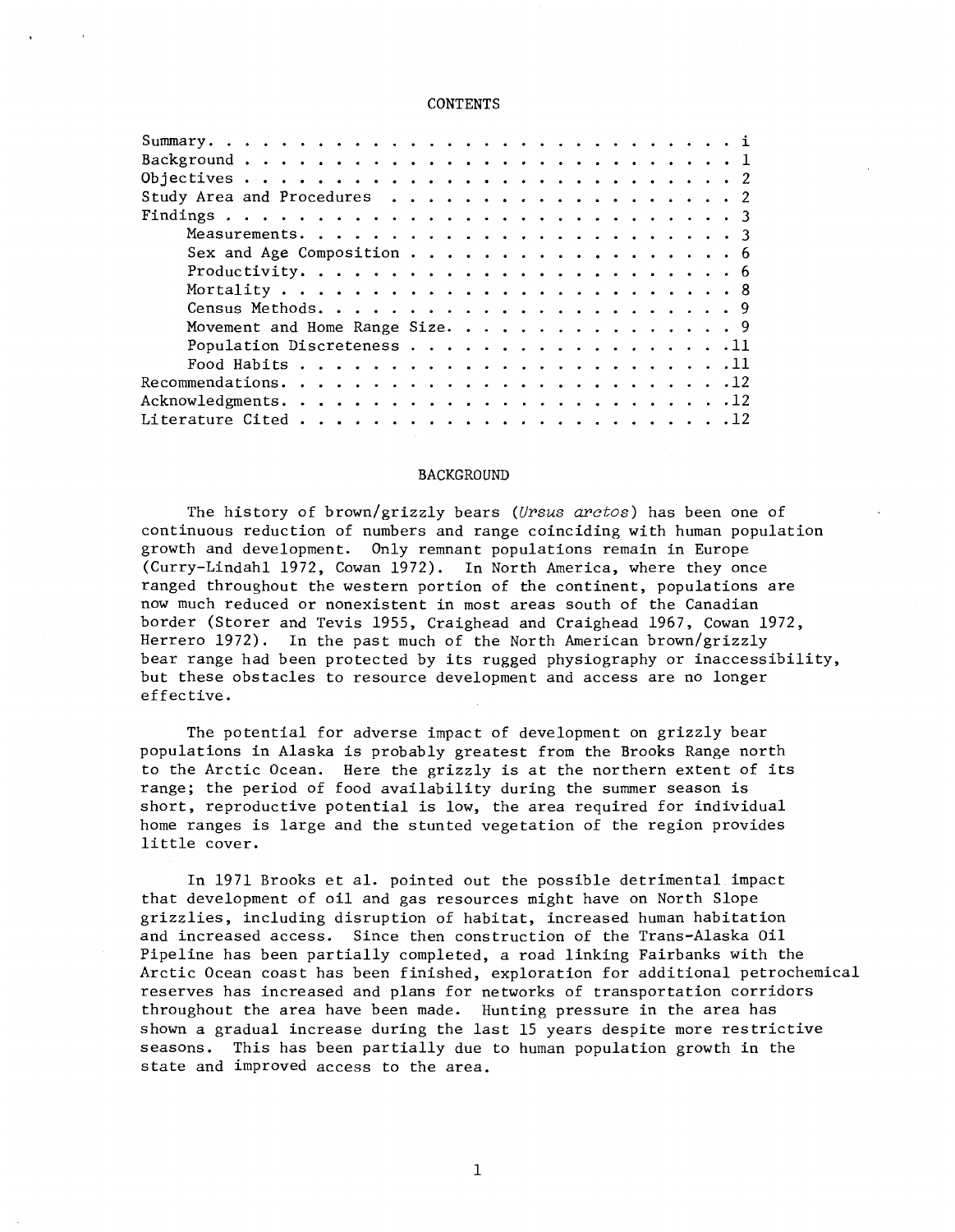Before the potential impact of hunting pressure and increased resource development on grizzly bears of the Arctic Slope can be evaluated, it is necessary to determine basic biological information including sex and age structure, reproductive biology, movements, home range size and population boundaries. Rausch (1969 and personal communication) studied some aspects of the sex and age structure of grizzly bears killed near Anaktuvuk Pass. Tentative estimates of abundance and productivity, instances of movement and evaluation of survey techniques for grizzly bears were reported by Crook (1971, 1972) in the central North Slope. In 1973 this study was initiated to determine potential impact of development on the ecology of North Slope grizzly bear populations (Quimby 1974, Quimby and Snarski 1974, Reynolds 1974, Curatolo and Moore 1975, and Reynolds et al. in press). In addition, more comprehensive analyses of data presented here are being prepared for inclusion in separate professional papers on food habits, movement and home range determination and population structure and productivity.

### OBJECTIVES

1. To determine seasonal movements and population discreteness of North Slope grizzly bears.

2. To determine food habits of grizzly bears in the eastern Brooks Range.

3. To test the feasibility of several census techniques for North Slope grizzly bears.

4. To gather basic information on the size and structure of grizzly bear populations in the eastern Brooks Range.

# STUDY AREA AND PROCEDURES

The study area encompassed the headwaters and upper portions of two contiguous river drainages in the eastern Brooks Range: the Canning River, including the Marsh Fork of the Canning north of the divide, and the East Fork of the Chandalar River to the south. These two river systems abut the western edge of the Arctic National Wildlife Range and are fed by tributary streams from the range. Intensive study was carried out on the north side of the Brooks Range from the continental divide on the south to 69°30' N on the north and from Canning River valley on the east to the Ivishak River valley on the west.

The procedures used to capture, mark, measure and age grizzlies during this study and to determine the food habits, movement and numbers of bears were described by Reynolds (1974). For the purposes of this study, a birth date of February 1 was assumed (Craighead et al. 1969, Rausch 1969, Mundy and Flook 1973), and for simplification all bears captured during the study period were assigned the ages they would have reached on July 1.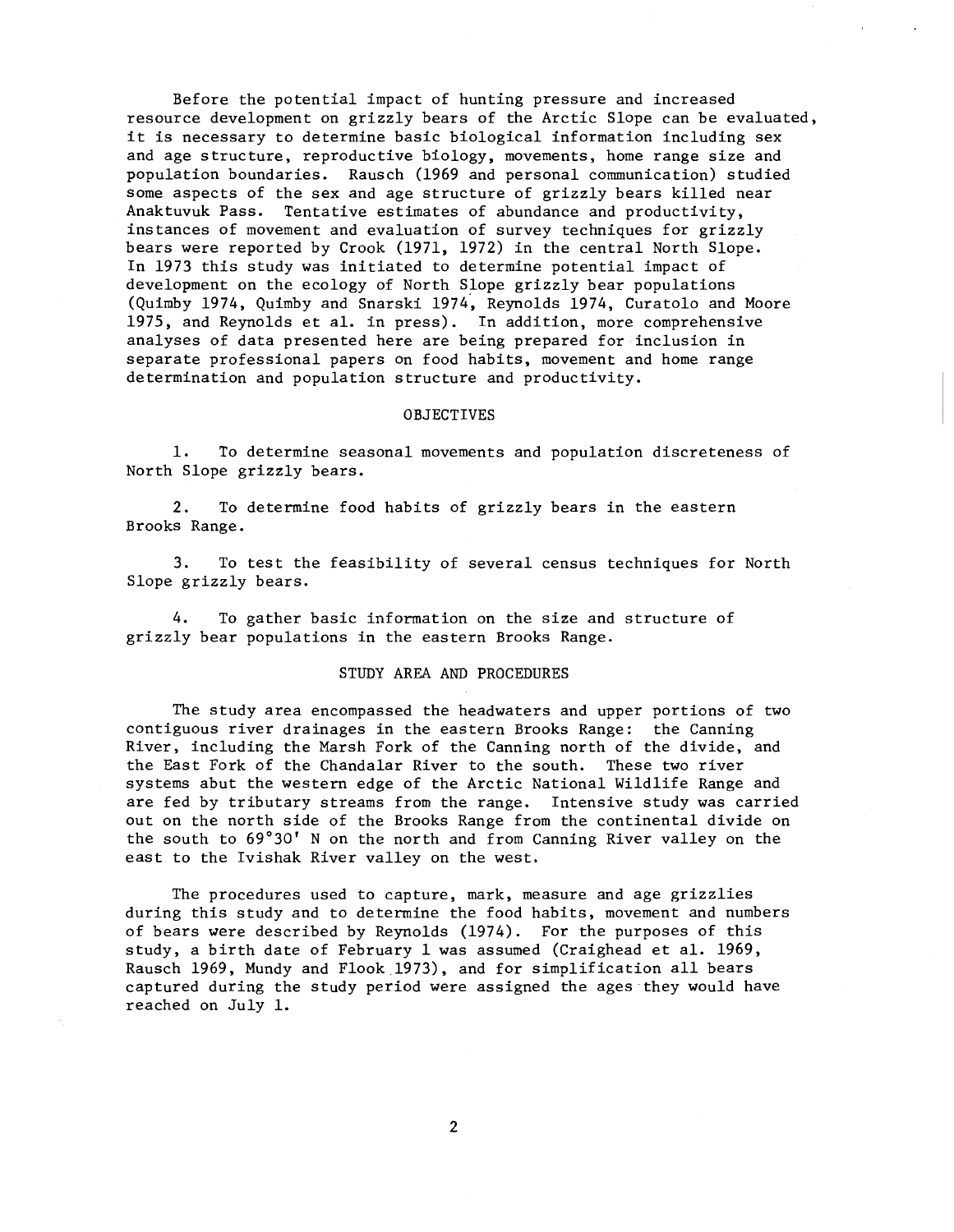Information on breeding biology was obtained by: (1) recording data on the size, coloration and lactating condition of the mammae, condition of the vulva, baculum size and position of the testes;  $(2)$ observing male-female pairing and (3) recording number of cubs and age structure of all family groups.

Movements and home range size were determined from resightings of marked grizzlies during aerial surveys, from tag returns of hunterkilled bears and by aerial tracking of 12 animals fitted with radio transmitters manufactured by Ocean Applied Research (San Diego, California).

Radio-collared bears were tracked using light, fixed-wing aircraft or helicopters equipped with 12-channel portable receivers (AVM Instrument Co., Champagne, Illinois) and one or two three-element, high-gain yagi antennas mounted to the wing struts or luggage rack. Transmitter signals were received at distances up to 130 km (80 miles) under optimum conditions when the aircraft was at 2500 m above ground level (AGL); more often, especially in mountainous terrain, flight level was 450 m AGL and signals were received from 3-5 km distance.

Locations were plotted on 1:250,000-scale topographic maps and relevant information was recorded on data sheets (Fig. 1). Locations were determined visually every 3 or 4 days when possible. When radiocollared bears were not visually located during flights because of adverse weather, cover or terrain, "fixes" were determined by triangulation or by abrupt changes in radio signal strength.

Home ranges were determined using the modified "exclusive boundary strip" method (Stickel 1954, Berns and Hensel 1972). The method was modified by using grid squares 4.83 km (3 mi) on a side or 23.3 km<sup>2</sup> (9 mi<sup>-</sup>) in area. Grid square size was based on daily bear movements. All squares, including actual locations, were connected by the shortest distance to other squares containing actual locations; this was done because no observations were made during a bear's travel between location sites (Fig. 2).

### FINDINGS

### Measurements

The cementum age, sex, weight and measurements of bears captured in 1974 are presented in Appendix I; those for bears captured in 1973 were previously reported (Reynolds 1974). Eastern Brooks Range bears are generally small. The mean weight of 18 females over 7.5 years of age captured in 1974 was 109 kg (241 lb; range 195-310 lb); 10 females 7.5 years of age or less weighed an average of 74 kg (163 lb), ranging from 41 kg (90 lb) for a yearling to 125 kg (275 lb) for a 7.5-year-old. The mean weight of males over 7.5 years was 180 kg (397 lb; range 300-590 lb). Like young-age females, young males weighed an average of 74 kg (164 lb), ranging from 48 kg (105 lb) for a yearling to 107 kg (235 lb) for a 3.5-year-old. When multiple weights were obtained the measurement with the earliest date was used in the calculations.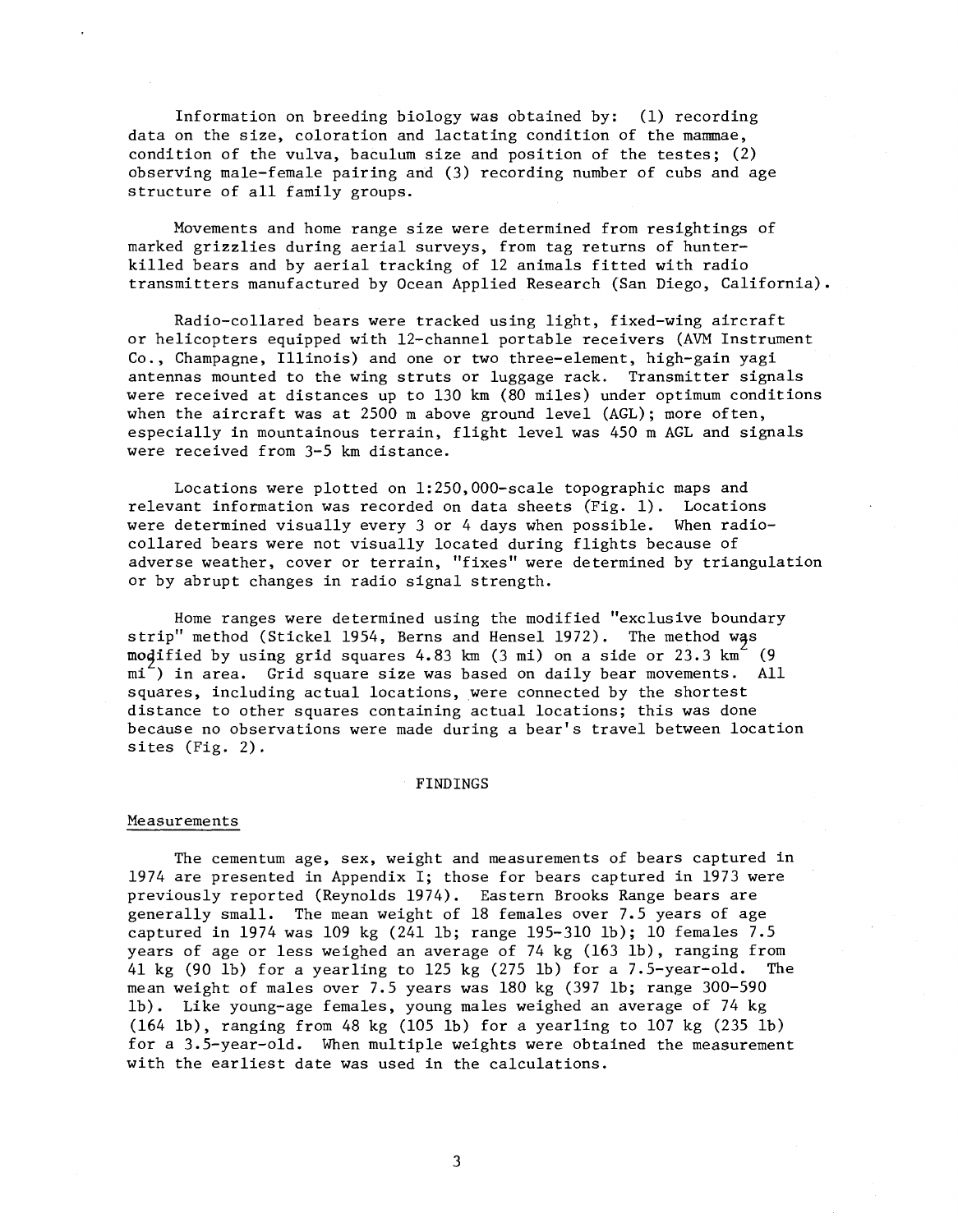# Fig. 1. GRIZZLY BEAR MOVEMENT DATA FORM

| Bear No.                                                                                                                                                                                                                       |                       | Sex                                           |                                                                  |
|--------------------------------------------------------------------------------------------------------------------------------------------------------------------------------------------------------------------------------|-----------------------|-----------------------------------------------|------------------------------------------------------------------|
| Date and the second state of the second state and state and state and state and state and state and state and state and state and state and state and state and state and state and state and state and state and state and st |                       | Time                                          |                                                                  |
|                                                                                                                                                                                                                                |                       |                                               | Circle 2: Fix Sighting Unmarked Radio-collar Marked-type:        |
|                                                                                                                                                                                                                                | Location Description: |                                               |                                                                  |
|                                                                                                                                                                                                                                |                       | Coordinates: <u>_________________</u> Map no: |                                                                  |
|                                                                                                                                                                                                                                |                       |                                               | Elevation Exposure Vegetation type                               |
|                                                                                                                                                                                                                                |                       | Slope Topography                              |                                                                  |
|                                                                                                                                                                                                                                |                       |                                               | Weather: cloud cover (x 1/10) Temperature Wind direction         |
|                                                                                                                                                                                                                                |                       |                                               | Rain Fog Snow None Wind speed                                    |
| Phenology:                                                                                                                                                                                                                     |                       |                                               |                                                                  |
|                                                                                                                                                                                                                                |                       |                                               |                                                                  |
|                                                                                                                                                                                                                                |                       |                                               |                                                                  |
|                                                                                                                                                                                                                                | Other bears present:  |                                               |                                                                  |
|                                                                                                                                                                                                                                |                       |                                               | Distance from first signal to bear: Distance from last location: |
|                                                                                                                                                                                                                                |                       |                                               | Date of last location: Direction from last location:             |
|                                                                                                                                                                                                                                |                       | Description of last location:                 |                                                                  |
| Remarks:                                                                                                                                                                                                                       |                       |                                               |                                                                  |
|                                                                                                                                                                                                                                |                       |                                               |                                                                  |
|                                                                                                                                                                                                                                |                       |                                               |                                                                  |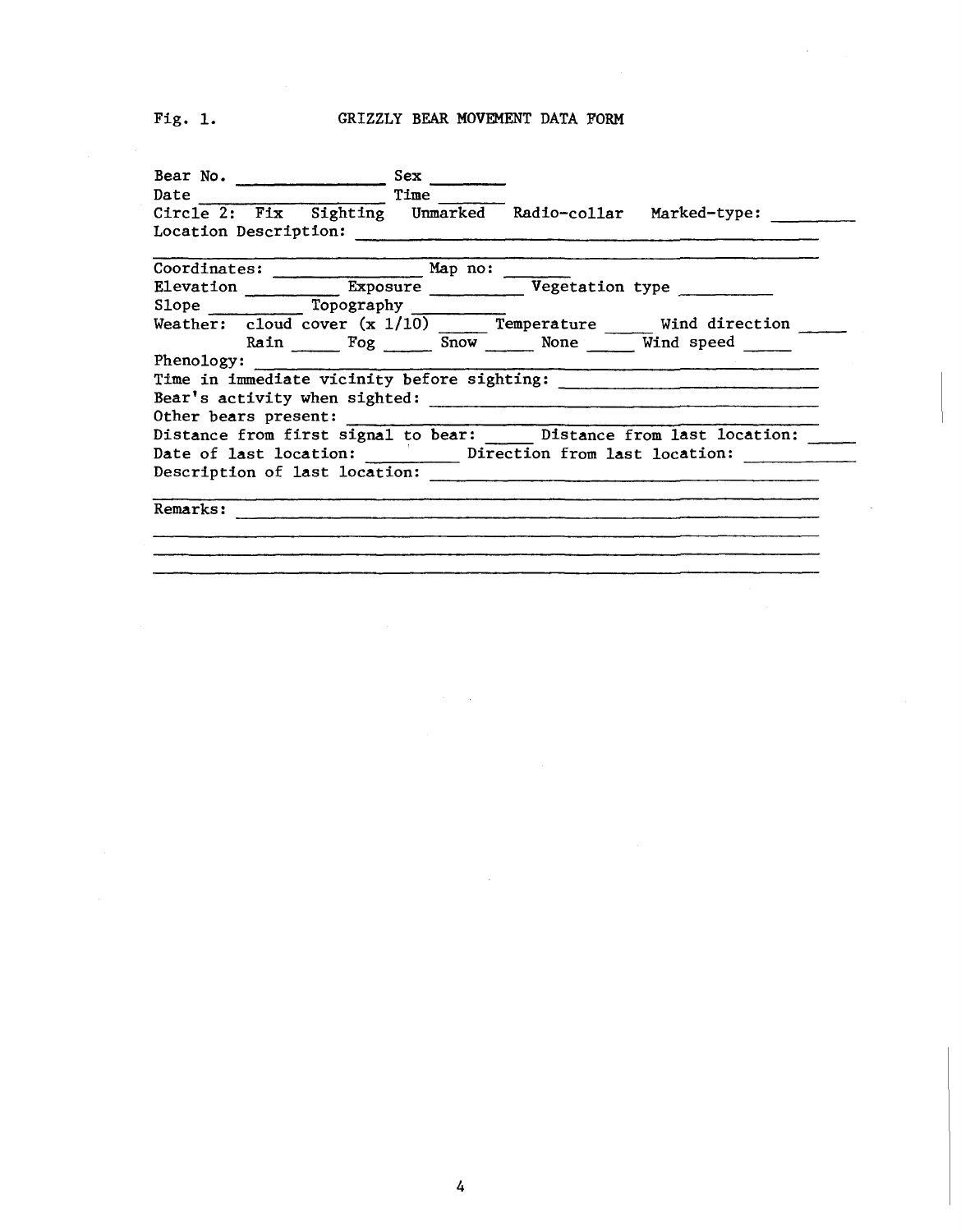

Fig. 2. Movement and home range of adult female grizzly no. 1042, based on modification of the "exclusive boundary strip" method.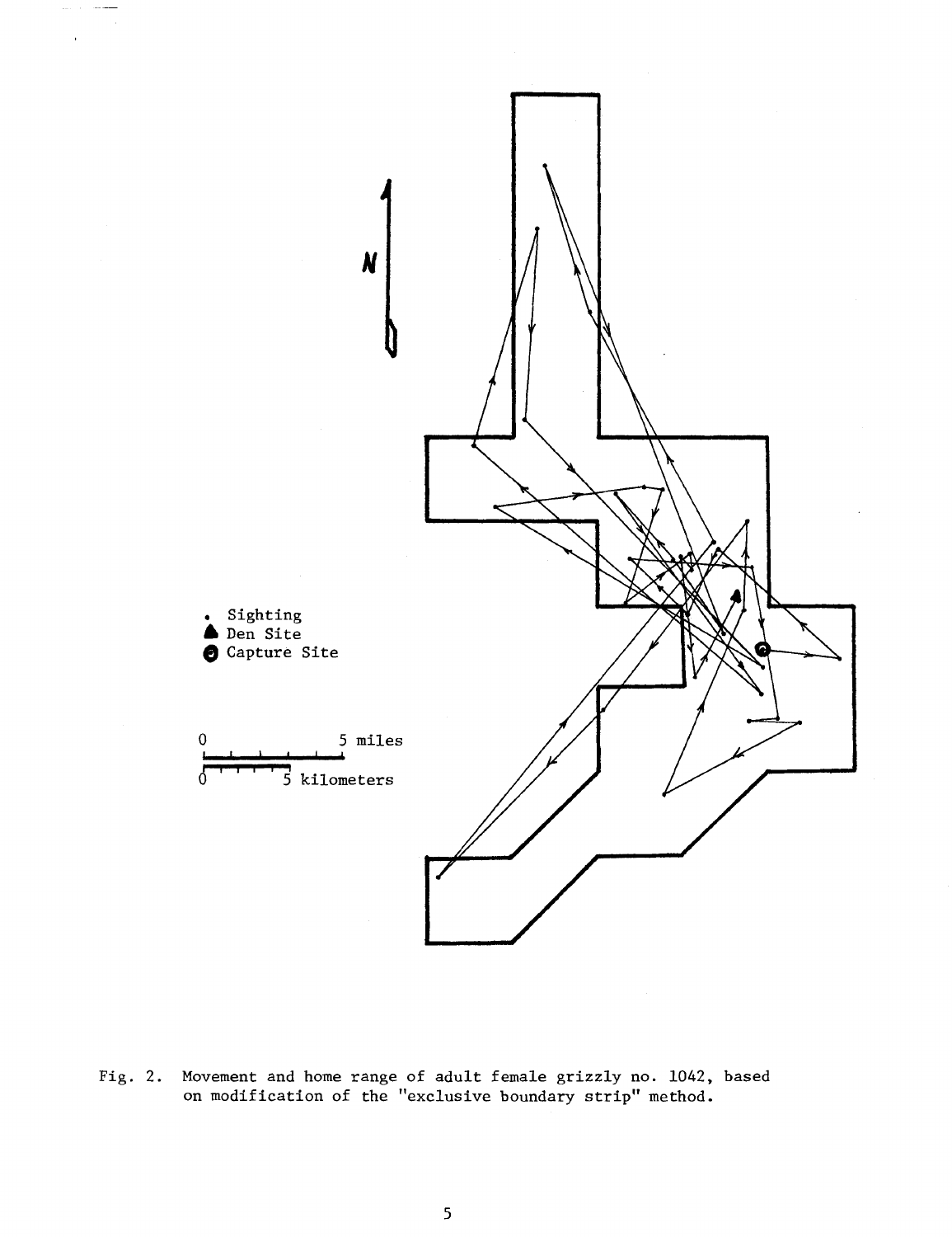In comparison, Crook (1971) reported a mean weight for 12 adult males from the central North Slope of the Brooks Range of 217 kg (479 lb; range 240-690 lb) and a mean weight for 11 females of 147 kg (325 lb; range 205-460 lb).

### Sex and Age Composition

Rausch (pers. comm.) reported that 102 or 59.7 percent of 171 grizzlies killed by natives from 1948-1972 within a radius of 60 miles from Anaktuvuk Pass in the central Brooks Range were males, 50 or 29.2 percent were females and 19 were of unknown sex. These animals were killed as they were encountered, mostly during spring and fall, when the more mobile males are likely to be traveling. However, Crook (1971) captured an almost equal number of both sexes of grizzlies in the foothills and coastal plain north of Anaktuvuk Pass.

The sex ratio of the 80 bears captured in the study area was closely balanced; 37 (46.3%) males and 43 (53.7%) females. The ratio of 67 adult bears (over 7.5 years of age) was nearly equal, with 50.7 percent females and 49.3 percent males. The true adult sex ratio may be more biased toward females since they are more likely to remain in inaccessible locations where capture would be difficult and hazardous. Also, 72 percent of the hunter-killed grizzlies in GMU 26 during the last 14 years has been males, a factor which should influence the sex ratio in favor of females.

The mean age of male grizzlies captured, as determined by cementum annuli, was 12.1 years and ranged from 1.5 to 24.5 years. Females had a lower average age (10.3 years) and ranged from 1.5 to 23.5 years. Using the same aging technique, Crook (1971) found the mean age of 11 males was 11.6 years and the mean age of 12 females was 11.3 years.

Bears captured during both years of study and accompanying offspring (cubs, yearlings, 2-year-olds) were assigned ages which they would have reached in 1974 and placed in cohort groups (Table 1). The age structure suggests a declining population, since there are more bears in the 12.5 to 14.5 and 15.5 and 17.5 year age classes than in the younger cohort groups from 3.5 to 11.5 years.

Table 1. Age structure of the grizzly bear population in the study area, eastern Brooks Range, 1974.

| Ages of   |  |  |                                                                                  |  |
|-----------|--|--|----------------------------------------------------------------------------------|--|
|           |  |  | cohorts 0.5-2.5 3.5-5.5 6.5-8.5 9.5-11.5 12.5-14.5 15.5-17.5 18.5-20.5 21.5-24.5 |  |
| Number    |  |  |                                                                                  |  |
| in cohort |  |  |                                                                                  |  |
| group     |  |  |                                                                                  |  |

# Productivity

The minimum age at sexual maturity, defined as the earliest age of successful conception, was tentatively established at 6.5 years for bears in the study area. Although no females younger than 8.5 years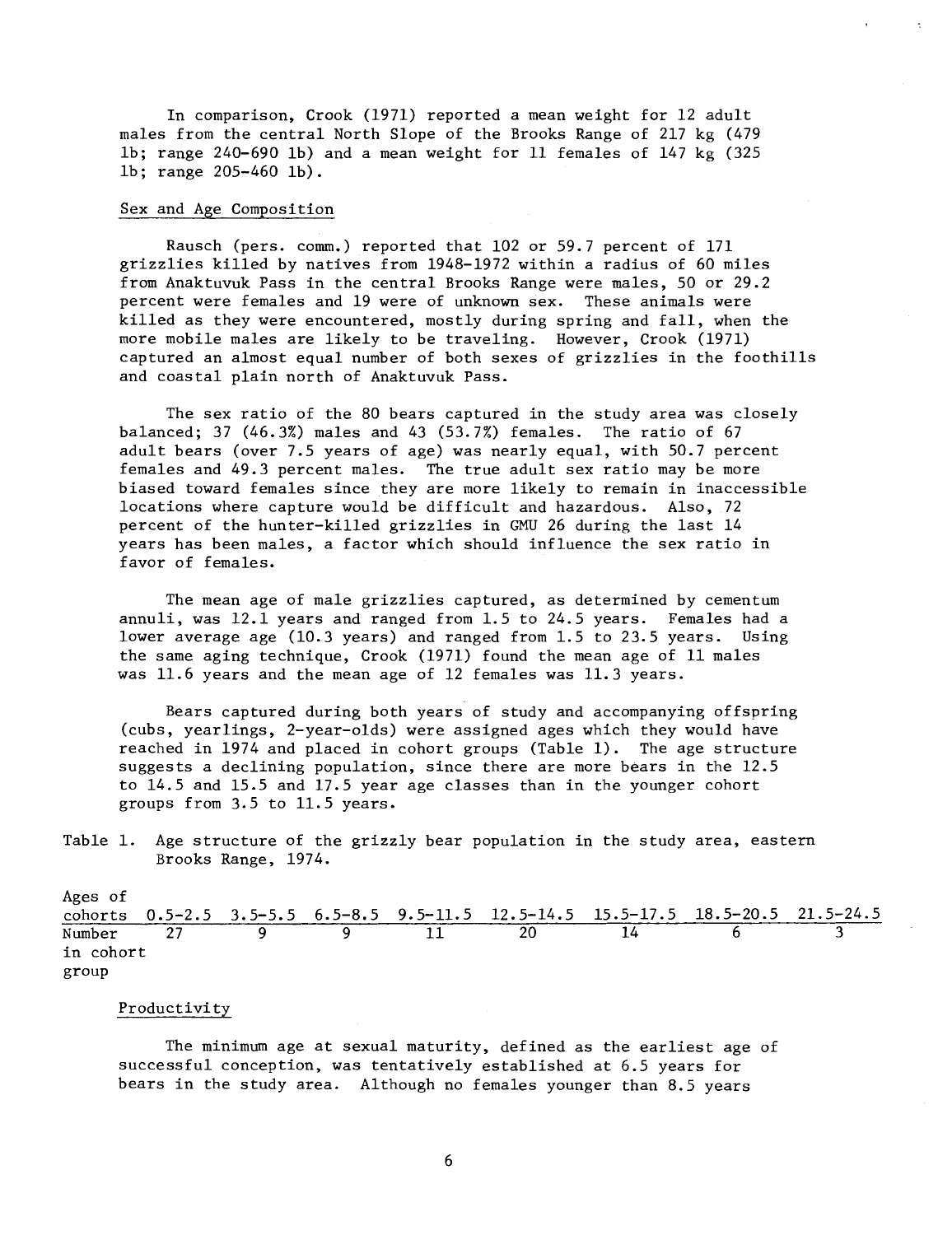were confirmed as having young, one female captured as a 6-year-old in 1973 was recaptured in 1974 and showed strong evidence of having recently suckled. Although this animal was not accompanied by young she was in estrous condition and was accompanied by an adult male when captured. A 4.5-year-old female was observed breeding on several occasions in 1973 but was not accompanied by young when captured in 1974. While the minimum age of sexual maturity may be 6.5 years, most evidence indicates that grizzlies in the study area do not successfully conceive until age 8.5 to 9.5 years. Indeed, observations of females in estrous condition at least 2 years prior to the first successful production of young have been reported in Wyoming (Craighead et al. 1969) and in Alaska (Glenn et al. in press).

In Alaska the age at sexual maturity for brown/grizzly bears on the Alaska Peninsula and Kodiak Island has ranged from 3.5 to 6.5 years (Hensel et al. 1969, Glenn 1973, Glenn et al. in press). Pearson (1972) concluded that in the southwestern Yukon Territory females are first capable of conception at 6.5 years. In Yellowstone National Park, Craighead et al. (1969) reported that females bred at 4.5 to 8.5 years of age and had their first cubs the following spring. Moreover, they observed that some 3.5-year-old females copulated but none bore cubs the following spring.

The ages at which female grizzlies bear young may provide another measure of sexual maturity. In Yellowstone National Park, Craighead et al. (1969) reported that 15 female grizzlies had their first cubs between the ages of 4 and 9 years, although some bears were observed copulating during several seasons without producing viable young. Pearson (1972) observed that female grizzlies in southwestern Yukon Territory did not give birth until their seventh year. On the Alaska Peninsula, where the summer season and period of food availability are longer than in the Brooks Range, Glenn et al. (in press) reported that the mean breeding age of 8 female brown bears was 6 years (range 5-8 years).

During this study 14 females accompanied by young were captured; one female had cubs at 9 years, 5 at 10 years and 8 between 12 and 22 years. Lentfer et al. (1969), Glenn (1973) and Glenn et al. (in press) used the size, coloration and condition of mammae as an indicator of past production of cubs. Applying these criteria to 23 females over 4 years of age, which were not accompanied by young when captured, 9 had produced young in the past and 14 had not produced young. If these nine females had, in fact, successfully reared young, weaned them as 2-year-olds and were captured during the same summer in which weaning occurred, their ages at production of young would have been: 8.0 years, l; 9.0 years, 3; 10.0 years, 2; 12.0 years, 2; and 17.0 years, 1. Bears whose mammae did not display evidence of rearing young included females of the following ages: 4.5 years, l; 5.5 years, 4; 6.5 years, l; 7.5 years, l; 8.5 years, 2; 9.5 years, 3; 12.5 years, 1 (Bear number 1016 was included in the previous category since she showed no evidence of rearing young as a 6.5-yearold; she apparently gave birth, but did not successfully rear young and bred again as a 7.5-year-old.).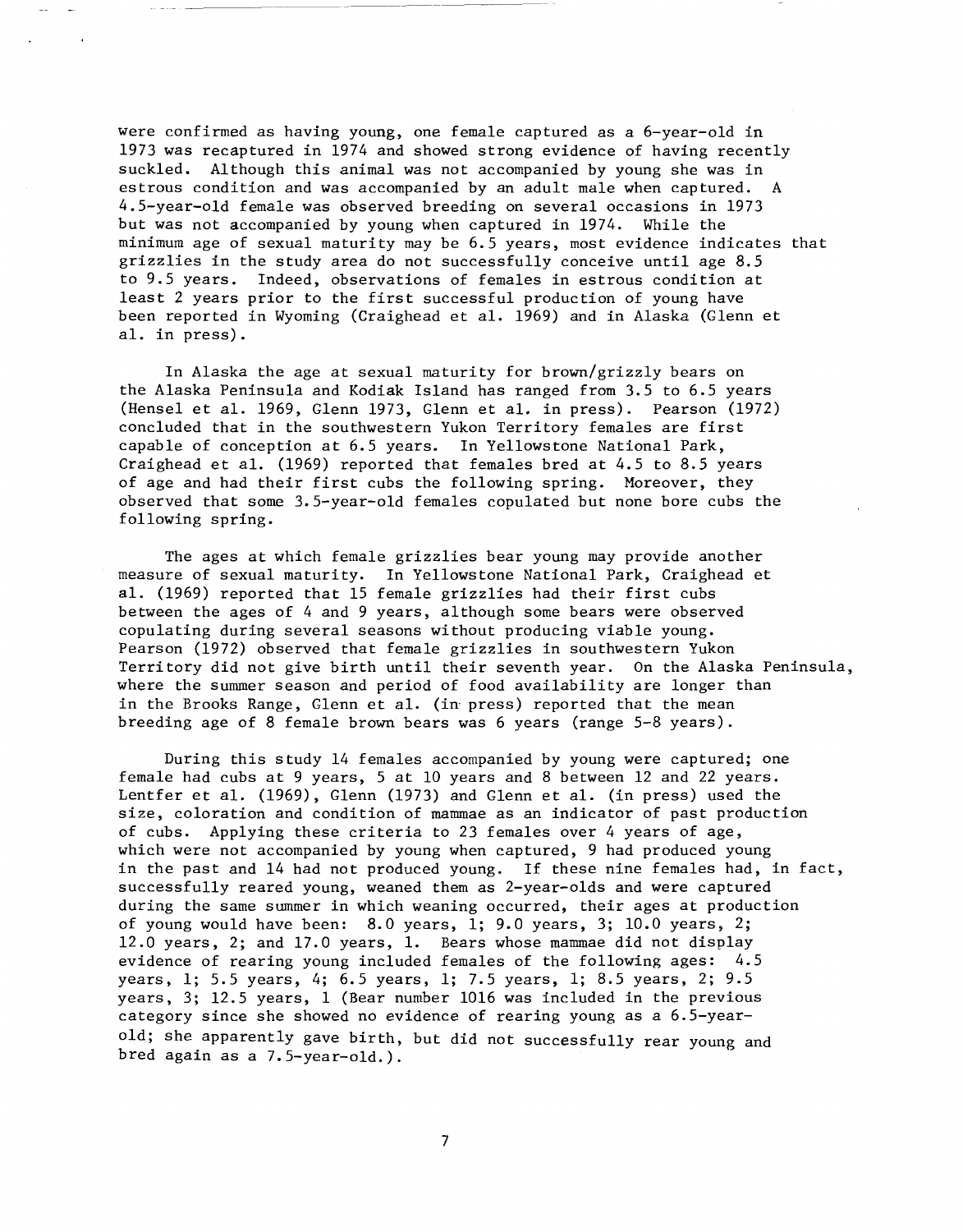More data are necessary before the age at which females produce young can be accurately established, however, evidence presented above indicates that most females do not produce young until they reach 8.5 or more years of age.

If we assume that: (1) all the females over age 7.5 years which showed no previous evidence of rearing young conceived during the year of calculation; (2) those females which showed previous evidence of having young were captured during the year in which their young were weaned as 2-year-olds; and (3) young accompanied by females of ages 8.5, 9.5 or 10.5 were the product of their first successful birth, then an average age of 10.1 years at first successful production of cubs can be calculated from 19 individuals.

Most females with cubs had one or two young, although reliable reports were received of females with three. In the study area, 22 marked or identifiable females were accompanied by 40 young (13 females with 23 cubs-of-the-year, 7 females with 14 yearlings, 1 female with 2 2 year olds and 1 female with a single 3-year-old). Average number of cubs in the study area was 1.8, compared with 2.1 on the Alaska Peninsula (Glenn et al. in press), 2.2 on Kodiak Island (Hensel et al. 1969), 2.2 in Yellowstone National Park (Craighead and Craighead 1967), 2.0 in Glacier National Park, British Columbia (Mundy and Flook 1973) and 1.6 in southwestern Yukon Territory (Pearson 1972). Crook (1972) found the number of cubs to be 1.8 and 2.1 during 1970 and 1971, respectively, in the central North Slope of the Brooks Range. However, these figures may be biased since no attempt was made to eliminate duplicate sightings. Young were not weaned until at least 2.5 years of age, and one was not weaned until at least age 4.5.

# Mortality

Hunting was the greatest known source of mortality to grizzly bears on the study area and accounted for the deaths of 12 animals (9 on the north side of the divide and 3 on the south). In addition, one was killed in defense of life and property and four were killed as a result of the study; two drowned while under the effects of drugging and two from other drug-related causes.

Three natural mortalities were recorded in the study area and two outside the area. In 1973 the remains of a 2-year-old bear were found at the base of a winter den, and an adult female was killed by adult male during the fall (Reynolds 1974). A helicopter pilot reported observing a large bear feeding on a small bear at the mouth of a den southwest of the study area in spring 1974; examination of the den site revealed the remains of an adult female and at least one yearling. It could not be determined if the animals died during winter and were dragged from the den or were killed by another bear. The other mortality was assumed on the basis of indirect evidence when a female entered hibernation with two cubs and was observed with only one cub the following spring.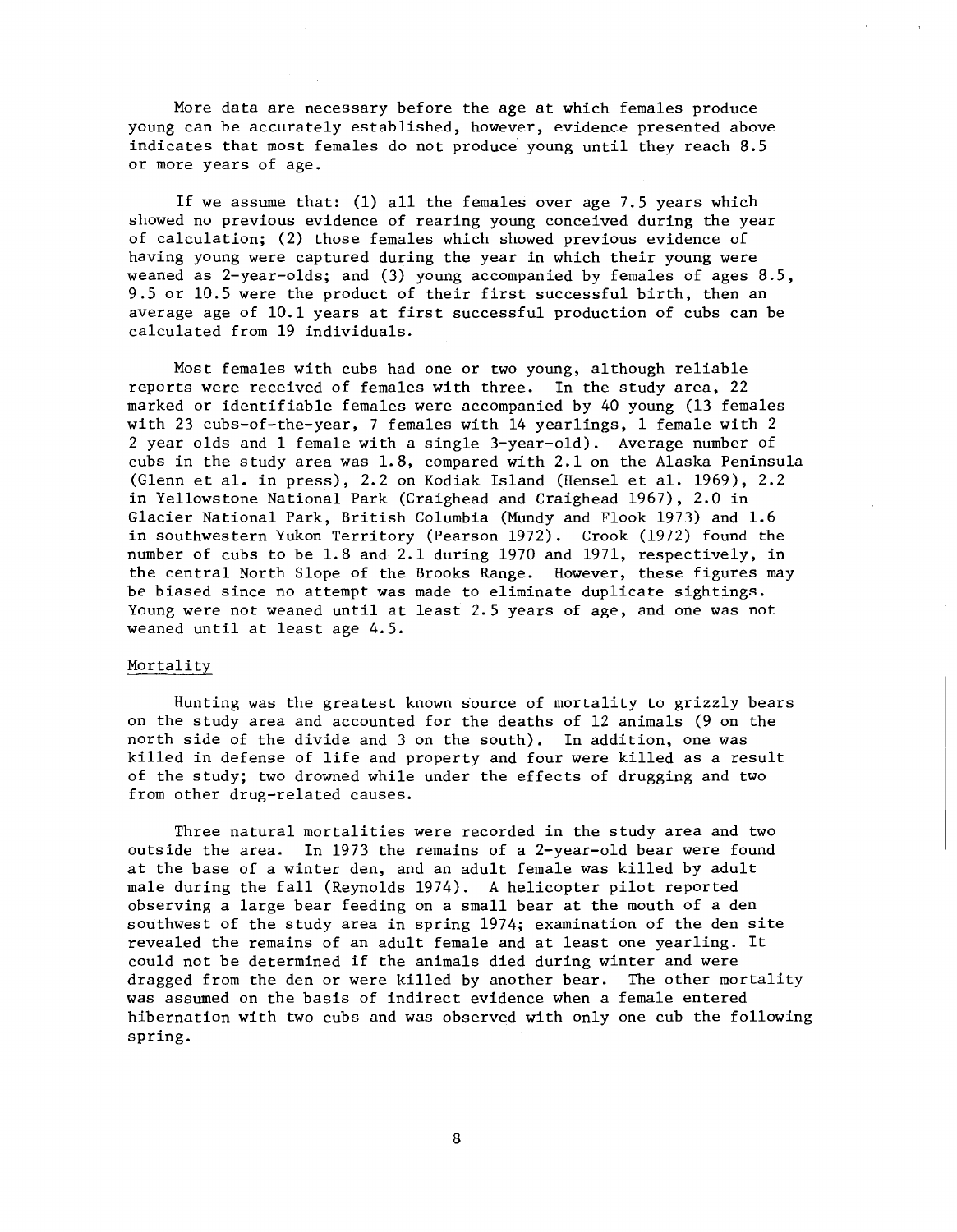## Census Methods

Accurate census estimates for brown/grizzly bears are difficult to obtain because of the species' generally low densities and extensive movement patterns. To overcome these problems most census estimates of bear populations have been conducted in areas where bears congregate at food sources (Hornocker 1962, Erickson and Siniff 1963, Craighead and Craighead 1967). On the central North Slope, Crook (1971, 1972) developed an aerial survey method for bears which involved flying transects along river valleys, however, too few sightings were made to allow calculation of an index abundance.

In this study, aerial censuses were conducted during late August and early September when bears appeared to be feeding primarily on soapberries *(Shepherdia canadensis)* growing on gravel bars in river valleys.

As reported in a previous report (Reynolds 1974), census estimates were calculated by using the differential efficiency method (Caughley and Goddard 1972), the Lincoln Index (as reported in Overton and Davis in Giles 1969) and a minimum direct count. The use of the differential efficiency method resulted in a gross underestimation of bears. Both the Lincoln Index and the minimum direct count probably overestimated the number of bears in the area since the survey routes and areas of search were restricted to prime grizzly bear habitat and because the relationship of home range size to habitat use was unknown.

To determine population density and the accuracy of census methods in the study area, all bears sighted were captured and marked when conditions permitted. During 1973 and 1974 a total of 63 marked or recognizable bears were observed in the  $9,324$  km<sup> $2$ </sup> (3600 mi<sup> $2$ </sup>) area of intensive study. Fifty of these bears were captured in 1974 (including recaptures of bears marked in 1973), 3 were captured in 1973 and observed in 1974, and 10 were recognizable young accompanying marked adults. This density of 1 bear/148  $km^2$  (57 mi<sup>2</sup>) was calculated only in the area of intensive study where habitat quality was comparatively high; if the coastal plain to the north of the study area is included where surveys indicate density to be very low, the region-wide density would be approximately 1 bear/260 km (100 mi).

### Movement and Home Range Size

Characteristics of movement and home range size are presented in 2<br>Table 2 Home ranges of five breeding males had a mean size of 702 km<sup>2</sup>  $(271 m<sub>j</sub><sup>2</sup>)$ , while three breeding females had a mean home range size of 382 km<sup>2</sup> (147 mi<sup>2</sup>) and five females accompanied by cubs had a mean home range size of 280  $km^2$  (108 mi<sup>2</sup>). As expected, those bears with greater maximum distance between sightings had larger home range sizes. However, the mean daily movement of some bears with large home ranges was similar to that of bears with small home ranges. The larger home range of males versus females probably reflects the tendency of males to forage more widely than females.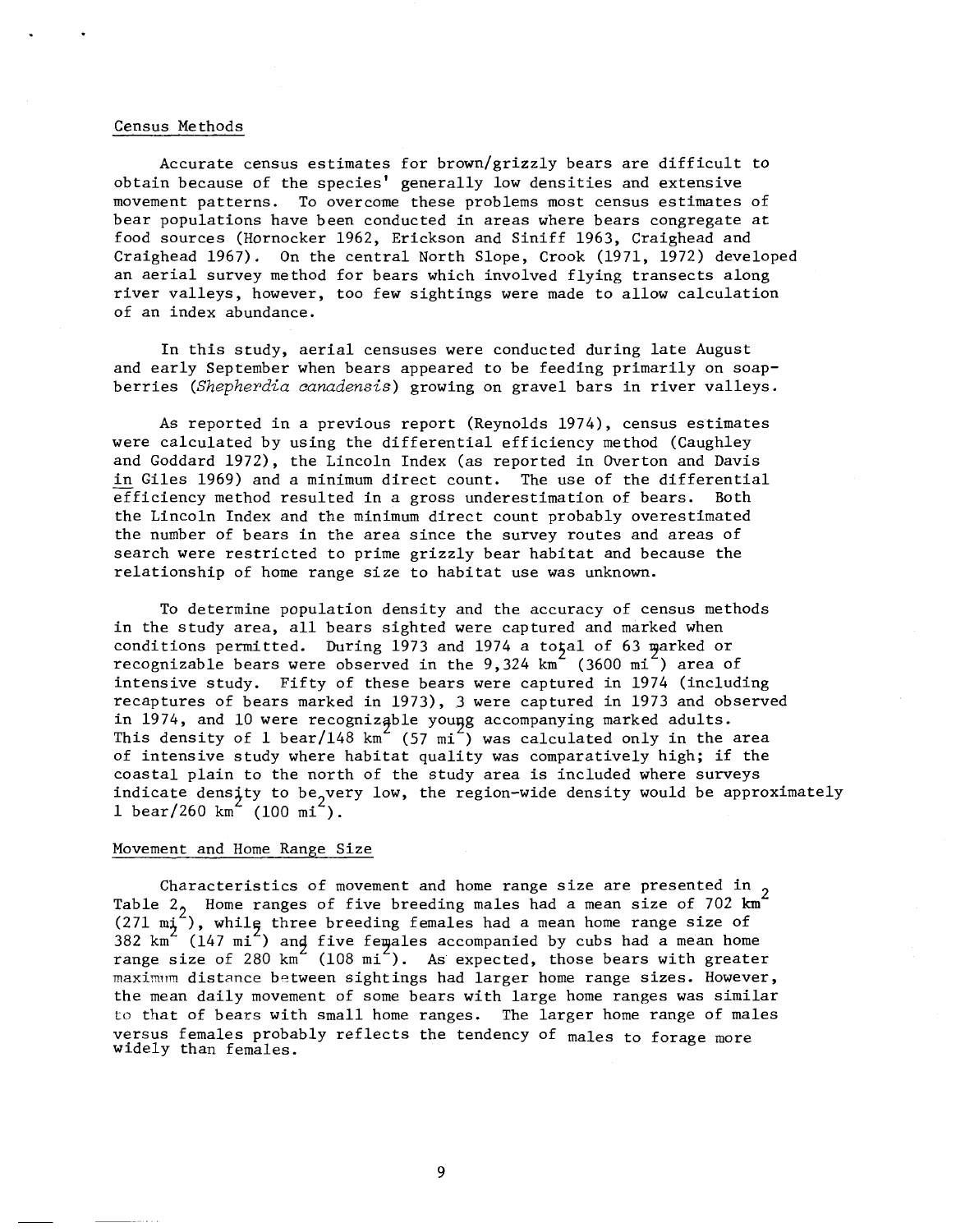|      |              | Individual |                 |                 | Sightings      |          | Distance traveled/day | Maximum distance                          |                            |
|------|--------------|------------|-----------------|-----------------|----------------|----------|-----------------------|-------------------------------------------|----------------------------|
|      | Sex          |            | Repro<br>Status | No.             | Period         |          | in $km \ (mi)/day$    | between sightings<br>in kilometers(miles) | Home Range, Size<br>$km^-$ |
| No.  |              | Age        |                 |                 |                | Mean     | Range                 |                                           | (mi                        |
| 1001 | $\,$ M       | 15.5       | Adult           | 31              | May 9-Sept 12  | 3.3(2.1) | $.8 - 44.8$           | 45.9(28.5)                                | 699 (270)                  |
|      |              |            | breeding        |                 |                |          | $(.5-28.0)$           |                                           |                            |
| 1007 | M            | 15.5       | Adult           | 22              | May 21-Aug 30  | 2.3(1.4) | $1.6 - 34.4$          | 37.0(23.0)                                | 699 (270)                  |
|      |              |            | breeding        |                 |                |          | $(1.0 - 21.5)$        |                                           |                            |
| 1015 | $\mathbf M$  | 17.5       | Adult           | 29              | May 21-Nov 1   | 1.7(1.1) | $0 - 46.4$            | 47.5(29.5)                                | 712 (275)                  |
|      |              |            | breeding        |                 |                |          | $(0-29.0)$            |                                           |                            |
| 1036 | M            | 13.5       | Adult           | 25              | May 26-Oct 10  | 2.4(1.5) | $.8 - 32.8$           | 65.2(40.5)                                | 757 (293)                  |
|      |              |            | breeding        |                 |                |          | $(.5-20.5)$           |                                           |                            |
| 1051 | $\mathbf M$  | 12.5       | Adult           | 15 <sub>1</sub> | June 30-Sept 6 | 3.2(2.0) | $1.6 - 43.2$          | 51.5(32.0)                                | 642 (248)                  |
|      |              |            | breeding        |                 |                |          | $(1.0 - 27.0)$        |                                           |                            |
| 1014 | $\mathbf F$  | 5.5        | Adult           | 32              | May 26-Oct 10  | 1.8(1.1) | $0 - 32.8$            | 29.0(18.0)                                | 456 (176)                  |
|      |              |            | breeding        |                 |                |          | $(0-20.5)$            |                                           |                            |
| 1043 | $\mathbf F$  | 14.5       | Adult           | 24              | June 9-Sept 7  | 1.6(1.0) | $0 - 20.0$            | 25.8(16.0)                                | 256(99)                    |
|      |              |            | breeding        |                 |                |          | $(0-12.5)$            |                                           |                            |
| 1044 | $\mathbf{F}$ | 12.5       | Adult           | 35              | June 11-0ct 6  | 2.7(1.7) | $0 - 23.2$            | 43.5(27.0)                                | 433(167)                   |
|      |              |            | breeding        |                 |                |          | $(0-14.5)$            |                                           |                            |
| 1045 | $\mathbf{F}$ | 12.5       | With two        | 10 <sup>°</sup> | June 11-Oct 6  | 1.4(0.9) | $4.8 - 27.2$          | 34.6(21.5)                                | 326(126)                   |
|      |              |            | $2$ yr olds     |                 |                |          | $(3.0 - 17.0)$        |                                           |                            |
| 1042 | $\mathbf{F}$ | 10.5       | With two        | 35              | May 24-Oct 10  | 2.4(1.5) | $.8 - 28.8$           | 41.0(25.5)                                | 409 (158)                  |
|      |              |            | yearlings       |                 |                |          | $(.5-18.0)$           |                                           |                            |
| 1041 | F            | 23.5       | With two        | 23              | May 23-Sept 12 | 1.0(0.6) | $.8 - 10.4$           | 16.1(10.0)                                | 210(81)                    |
|      |              |            | yearlings       |                 |                |          | $(.5-6.5)$            |                                           |                            |
| 1026 | $\mathbf{F}$ | 12.5       | With two        | 21              | June $6-0ct$ 5 | 1.3(0.8) | $.8 - 16.8$           | 29.0(18.0)                                | 256(99)                    |
|      |              |            | cubs            |                 |                |          | $(.5-10.5)$           |                                           |                            |
| 1070 | $\mathbf{F}$ | 14.5       | With two        | 7               | Sept 5-Sept 30 | 1.6(1.0) | $1.6 - 15.2$          | 20.1(12.5)                                | 199(77)                    |
|      |              |            | cubs            |                 |                |          | $(1.0-9.5)$           |                                           |                            |

Table 2. Movement and home range size of 13 grizzly bears in the eastern Brooks Range, Alaska, 1974.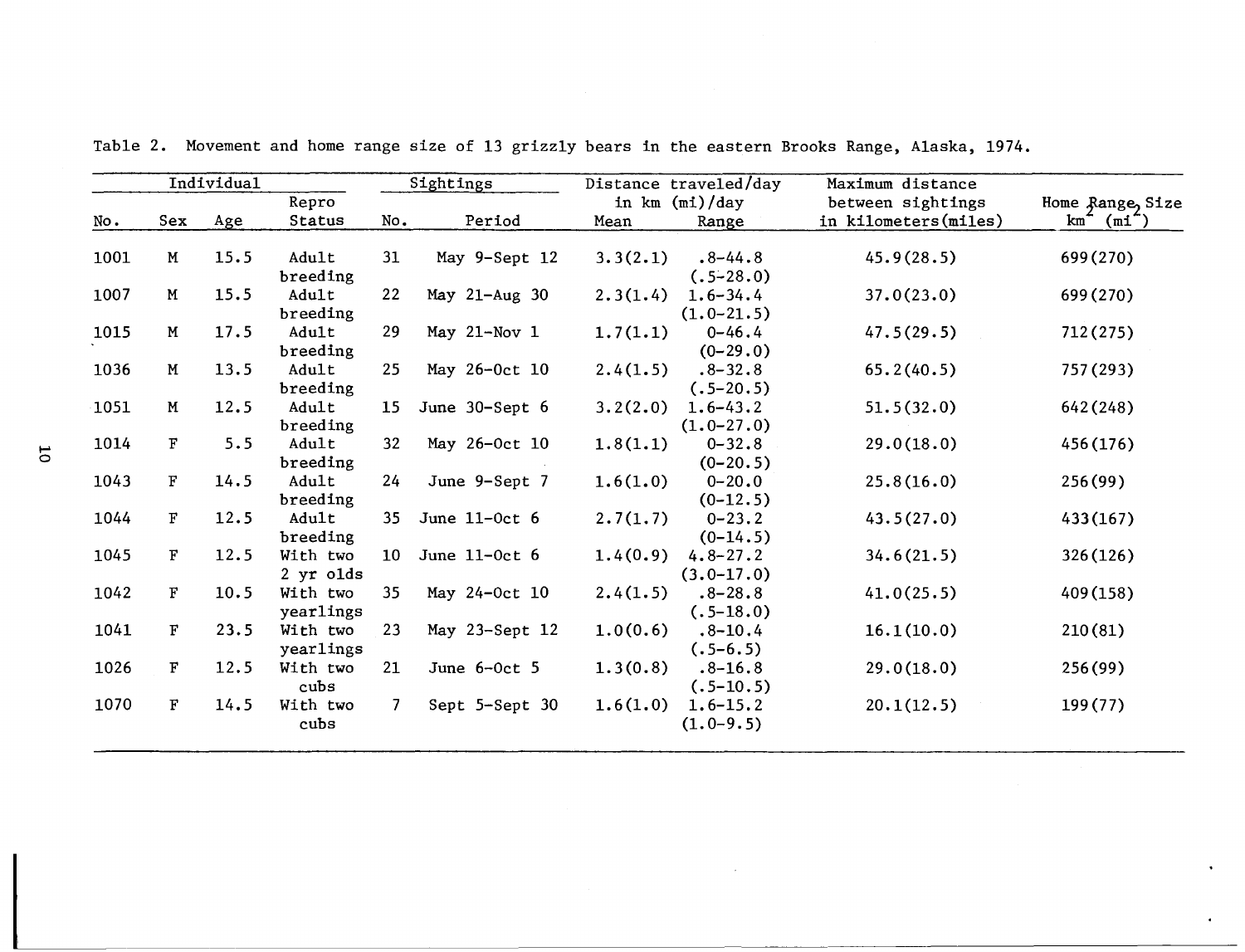These home ranges are considerably larger than those reported for bears in other areas. In Wyoming, Craighead and Craighead (1965) found<br>a home range of 39 km (15 mi) for a female. In Mt. McKinley National Park, Alaska, Dean (in press) estimated the home range of a female to be  $16-25 \text{ km}$  (6-10 mi). Eight female grizzlies in the southern Yukon Territory had a mean home range size of 70  $km^2$  (27 mi<sup>2</sup>), and an unspecified number of males ranged over a mean area of 295  $km^2$  (114 mi<sup>2</sup>) (Pearson 1972). Differences in home range size between bears on Alaska's North Slope and other areas of North America likely reflect the low quality and short period of availability of forage on the North Slope of the Brooks Range.

### Population Discreteness

Because of the grizzly bear's mobility and ability to forage in, and to cross, rugged terrain it is unlikely that the Brooks Range is a barrier between breeding populations.

In 1973 movement by marked bears across the physiographic divide of the Brooks Range was recorded during late September and early October when they were moving to denning areas (Reynolds 1974). Two of these bears crossed to the south side of the range and another moved north after she was disturbed by aircraft at a den site near the crest of the divide. In 1974 no interchange of marked animals across the range was noted. However, the large size of home ranges and freedom with which bears travel across precipitous terrain suggest that such movement freely occurs.

### Food Habits

Observations of bears and examination of feeding sites confirmed seasonal food habit indicated by scat analysis. From May to early June 1974, carrion, roots (mostly *Hedysarum* sp.) and grasses were the primary food sources; in June and July, grasses and horsetails *(Equisetwn* sp.) provided the bulk of the diet; from August to mid-September, soapberry was the major food source in 1973 and bearberry *(Ardostaphylos rubra)*  was in 1974. Between mid-September and mid-October roots were the major food item, although numerous attempts were made to dig out hibernating ground squirrels *(Spermophilus undulatus)*. After mid-October the only feeding bears seen were utilizing caribou *(Rangifer tarandus)* or moose *(Alces alces)* carcasses.

Seasonal food habits described by Murie (1944) for grizzly bears in Mt. McKinley National Park, Alaska included roots (especially *Hedysarwn*  sp.) and carrion from early May to early June; grasses and horsetail during June and July and various berries *(Vaccinium uliginoswn, Shepherdia canadensis, Arctostaphylos* sp., *Empetrum* sp.) and ground squirrels in August, September and October. In Glacier National Park, British Columbia, food habits determined by fecal samples, included mostly grasses, horsetail and sedges from May to November with forbs as a supplementary food in May and berries *(Vaccinium* sp. and *Sorbus* sp.) supplemental from June through November (Mundy and Flook 1973). Our observations and scat an., Lyses (Reynolds 1974) on grizzlies in the eastern Brooks Range generally corroborate the seasonal food habits documented by Murie (1944) and Mundy and Flook (1973).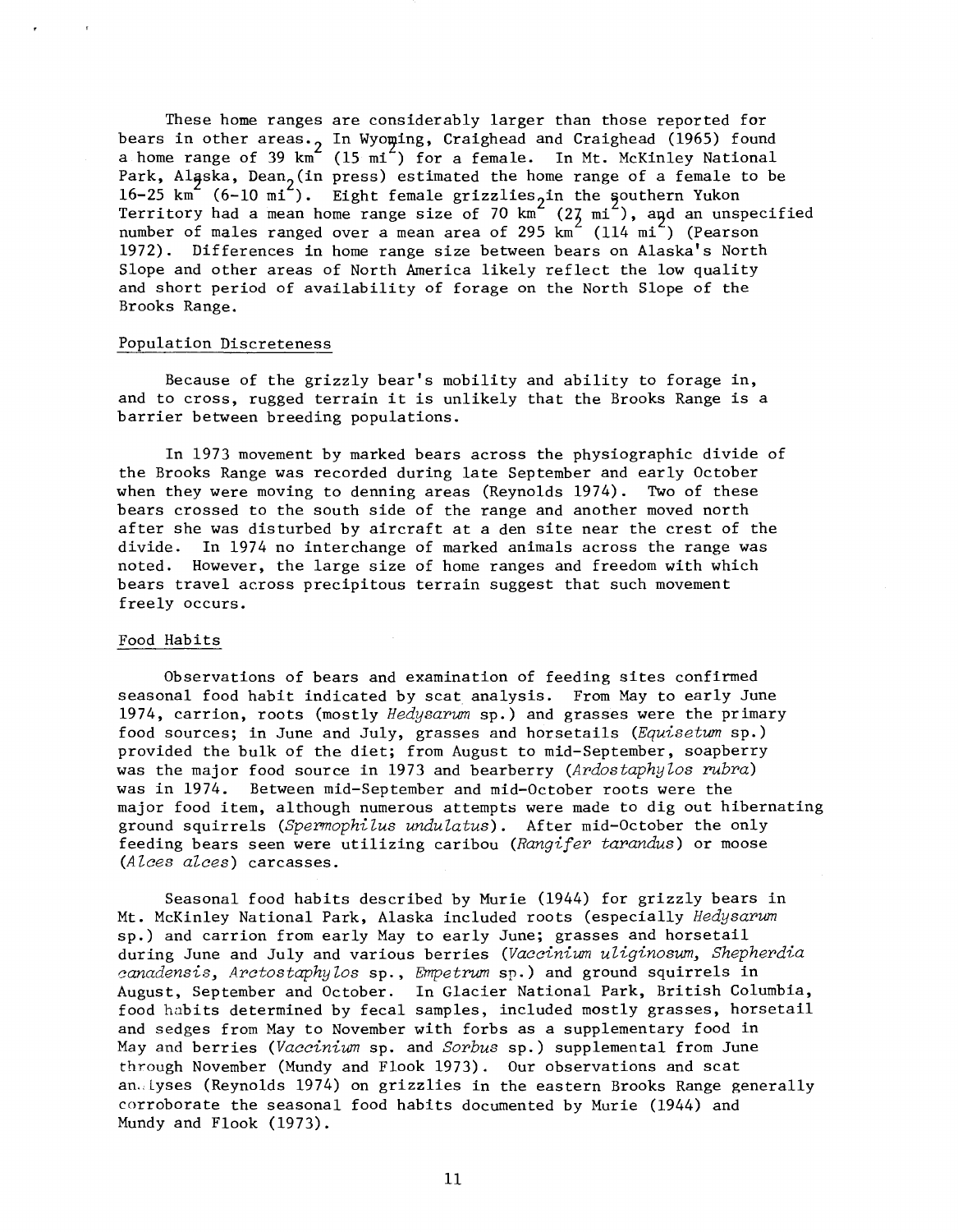# RECOMMENDATIONS

Because of the accelerating rate of resource development and human access, monitoring of human impact on the grizzly bear population in the Brooks Range and Arctic Slope should be continued. The sub-population in the study area should be observed periodically to further determine parameters of productivity and survival rates of marked bears.

Additional research of a similar nature should be conducted in the western Brooks Range and Arctic Slope to compare population structure, productivity, home range size and habitat utilization of grizzly bear populations throughout northern Alaska.

In view of the low density, poor population production and apparently declining population structure, annual hunter harvest should be limited to no more than three percent of the total population.

# ACKNOWLEDGMENTS

Throughout this cooperative study, all aircraft and field support was provided by Alaskan Arctic Gas through Renewable Resources Consulting Services, Ltd. Roland Quimby, co-investigator and RRCS project leader, ably participated in all phases of the study in 1973. In 1974 and 1975 James Curatolo held that position and maintained the same high level of cooperative spirit and expertise as his predecessor. In addition, the following RRCS personnel provided field assistance: Greg Moore, Patricia Reynolds, David Roseneau, Cynthia Warbelow, Mark Lenarz, Jon Klingel and Dan Wetzel.

The late Spencer Linderman of the Alaska Department of Fish and Game prepared the research proposal and assembled equipment prior to the time I began this assignment. Other Department personnel who participated in aspects of this study included Dick Bishop, John Coady, Lee Miller, Leland Glenn and Bill Griffin.

Our success in immobilizing grizzlies was to a great extent due to the skill of the following helicopter pilots: Steven Lindsey, R. Fredericks, Robert McAfee, James Ackels and David Binisch. These men, expecially Steve Lindsey, also provided on-the-ground assistance in marking and handling bears.

# LITERATURE CITED

- Berns, V. D. and R. J. Hensel. 1972. Radio-tracking brown bears on Kodiak Island. Proc. Int. Conf. Bear Res. Manage. Int. Union for Conserv. of Nature and Nat. Resour. Ser. No. 23.
- Brooks, J.W., J. C. Bartonek, D.R. Klein, D. L. Spencer and A. A. Thayer. 1971. Environmental influences of oil and gas development in the Arctic Slope and Beaufort Sea. Bur. Sport Fish. and Wildl. U.S.D.I. Res. Puhl. 96. 24pp.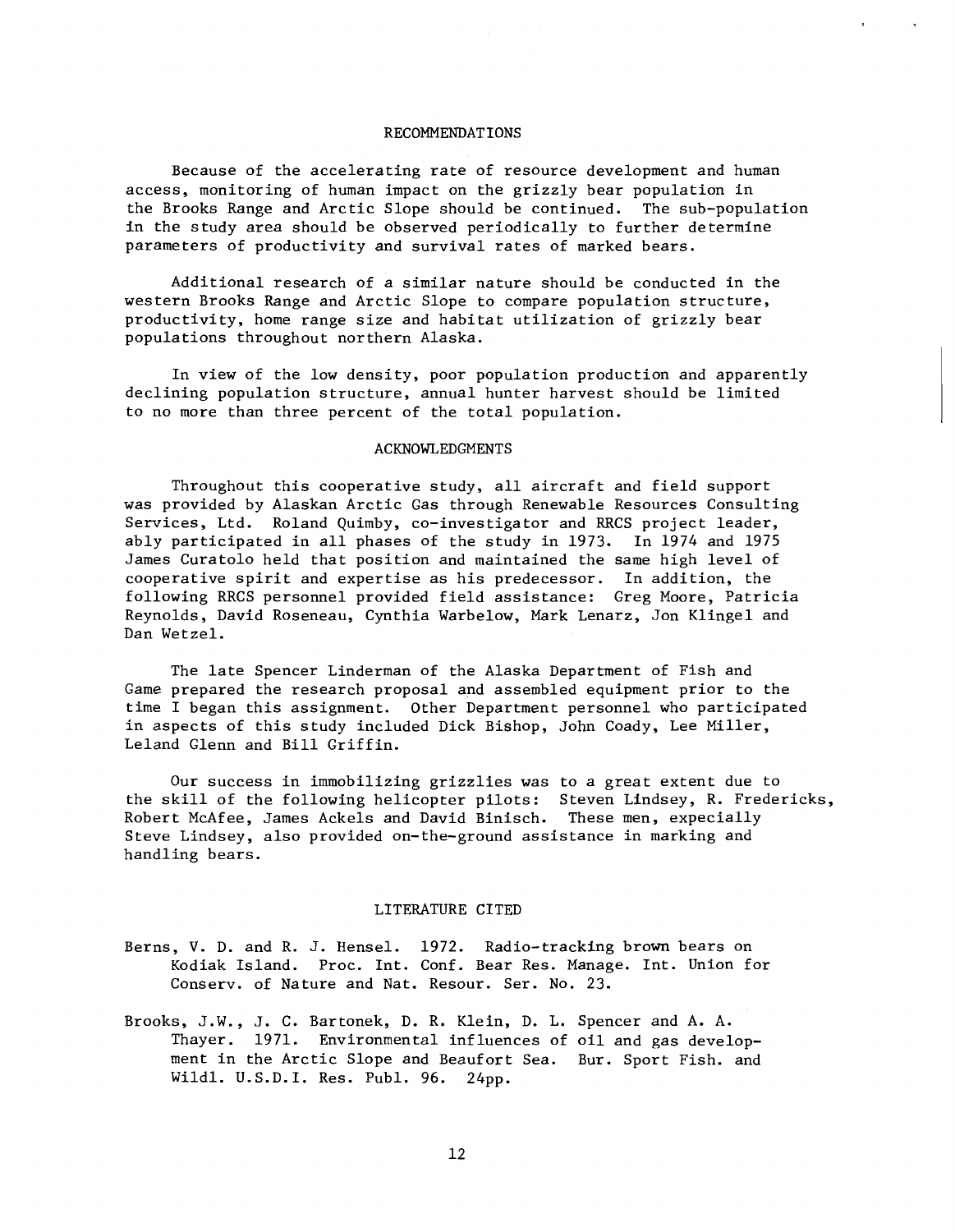- Caughley, G. and J. Goddard. 1972. Improving the estimates from inaccurate censuses. J. Wildl. Manage. 36(1):135-140.
- Cowan, I. McT. 1972. The status and conservation of bears (Ursidae) of the world - 1970. Proc. Int. Conf. Bear Res. Manage. Int. Union for Conserv. of Nature and Nat. Resour. Ser. No. 23.
- Craighead, F. C., Jr. and J. J. Craighead. 1965. Tracking grizzly bears. Bio. Sci. 15:88-92.
- Craighead, J. J. and F. C. Craighead, Jr. 1967. Management of bears in Yellowstone National Park. Mimeo report. 118pp.

, M. G. Hornocker and F. C. Craighead, Jr. 1969. Reproductive biology of young female grizzly bears. J. Repro. Fert. Suppl. 6:447-475.

Crook, J. L. 1971. Determination of abundance and distribution of brown bear (Ursus arctos) north of the Brooks Range, Alaska. M.S. Thesis. Univ. Alaska, College. 78pp.

1972. Grizzly bear survey and inventory. Unpubl. mimeo rept. 38pp.

- Curatolo, J. A. and G. D. Moore. 1975. Home range and population dynamics of grizzly bears (Ursus arctos L.) in the eastern Brooks Range, Alaska. Arctic Gas Biol. Rep. Ser. No. 32.
- Curry-Lindahl, K. 1972. The brown bear (Ursus arctos L.) in Europe: decline, present distribution, biology and ecology. Proc. Int. Conf. Bear Res. Manage. Int. Union for Conserv. of Nature and Nat. Resour. Serv. No. 23.
- Dean, F. C. In press. Aspects of grizzly bear ecology in Mount McKinley National Park. Proc. Int. Conf. Bear Res. Manage. Int. Union for Conserv. of Nature and Nat. Resour.
- Erickson, A. W. and D. B. Siniff. 1963. A statistical evaluation of factors influencing aerial survey results of brown bears. Trans. N. Am. Wildl. Conf. 28:391-409.
- Glenn, L. D. 1973. Report on 1972 brown bear studies. Alaska Fed. Aid. Wildl. Rest. Rept. Proj. W-17-4 and W-17-5.
- , J. W. Lentfer, J. B. Faro and L. H. Miller. In press. Reproductive biology of female brown bears (Ursus arctos), McNeil River, Alaska. Proc. Int. Conf. Bear Res. Manage. Int. Union for Conserv. of Nature and Nat. Resour.
- Hensel, R. J., W. A. Troyer and A. W. Erickson. 1969. Reproduction in the female brown bear. J. Wildl. Manage. 33(2):357-365.
- Herrero, S. 1972. Aspects of evolution and adaptation in American black bears (Ursus americanus Pallas) and brown and grizzly bears (U. arctos Linne) of North America. Proc. Int. Conf. Bear Res. Manage. Int. Union for Conserv. of Nature and Nat. Resour. Ser. No. 23.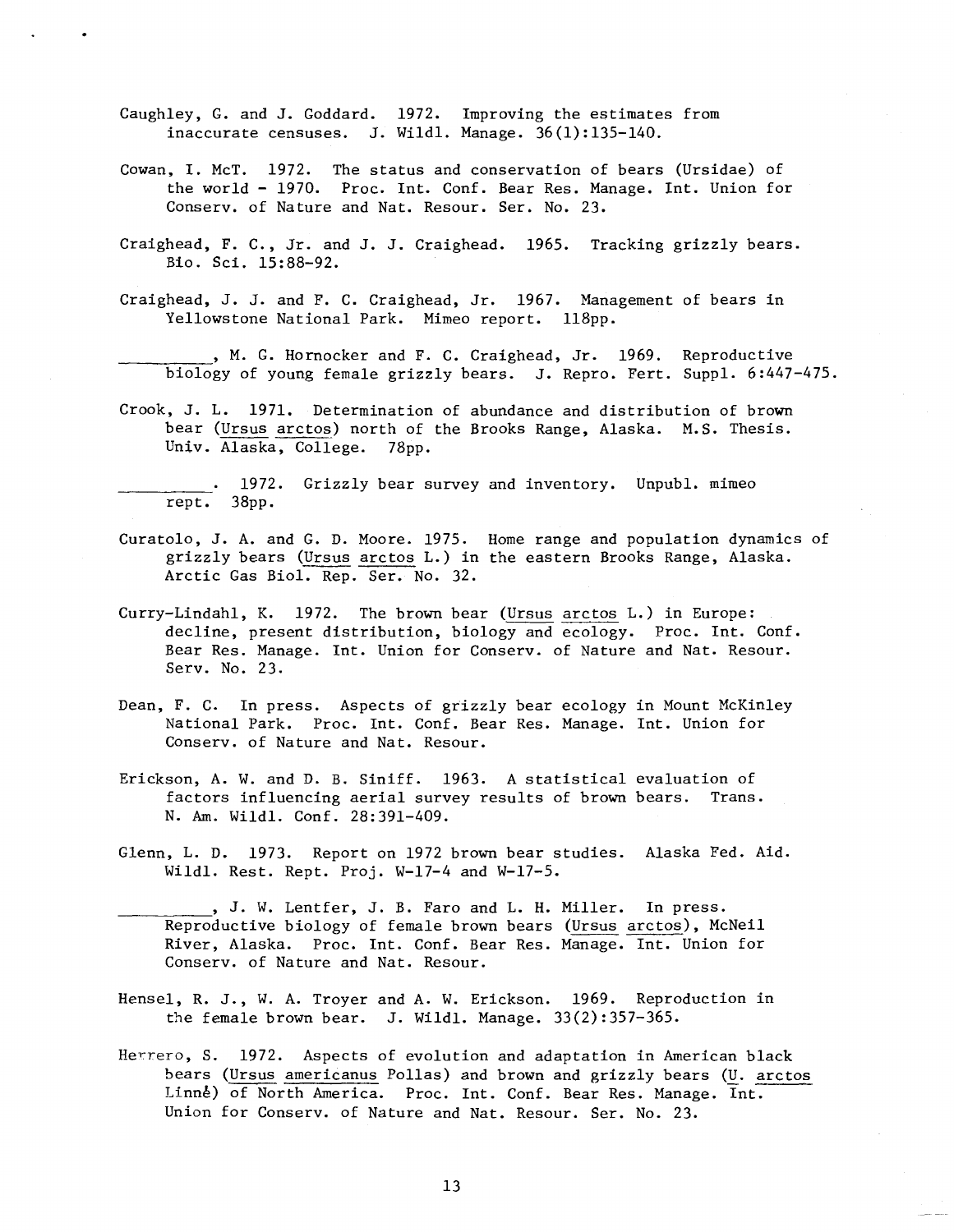- Hornocker, M. G. 1962. Population characteristics and social reproductive behavior of the grizzly bear in Yellowstone Park. M.S. Thesis. Univ. Montana, Missoula. 94pp.
- Lentfer, J. W., L. H. Miller and G. N. Bos. 1969. Report on 1968 brown bear studies. Alaska Fed. Aid in Wildl. Rest. Rept. Proj. W-15-R-3 and W-17-1.
- Mundy, K. R. D. and D. R. Flook. 1973. Background for managing grizzly bears in the national parks of Canada. Can. Wildl. Serv. Rept. Ser. No. 22. 35pp.
- Murie, A. 1944. The wolves of Mount McKinley. Fauna of the national parks of the United States. Fauna Ser. No. 5. 238pp.
- Overton, W. S. and D. E. Davis. 1969. Pages 403-456 in R. H. Giles, ed. Wildlife Management Techniques. The Wildl. Soc. Washington, D. C. 623pp.
- Pearson, A. M. 1972. Population characteristics of the northern interior grizzly in the Yukon Territory, Canada. Bears - their biology and management. Proc. Int. Conf. Bear Res. Manage. Int. Union for Conserv. of Nature and Nat. Resour. Ser. No. 23.
- Quimby, R. 1974. Grizzly bear. Arctic Gas Biol. Rep. Ser. No. 24.
- and D. J. Snarski. 1974. A study of furbearing mammals<br>associated with gas pipeline routes in Alaska. Arctic Gas Biol. and D. J. Snarski. 1974. A study of furbearing mammals Rep. Ser. No. 6.
- Rausch, R. L. 1969. Morphogenesis and age related structure of permanent canine teeth in the brown bear, Ursus arctos L., in Arctic Alaska. Z. Morph. Tiere 66:167-188.
- Reynolds, H. 1974. North Slope grizzly bear studies. Alaska Fed. Aid in Wildl. Rest. Rept. Proj. W-17-6, Jobs 4.8R-4.11R.
- ----- of grizzly bears in northeastern Alaska. Proc. Int. Conf. Bear Res. , J. A. Curatolo and R. Quimby. In press. Denning ecology Manage. Int. Union for Conserv. of Nature and Nat. Resour.
- Stickel, L. F. 1954. A comparison of certain methods of measuring ranges of small mammals. J. Mammal. 35(1):1-15.
- Storer, T. I. and L. P. Tevis. 1955. California grizzly. Univ. of Calif. Press, Berkeley. 335pp.

PREPARED BY

Harry Reynolds Game Biologist

SUBMITTED BY:

John Coady Regional Research Coordinator

APPROVED BY

ed C MCXn Research Chief, Division of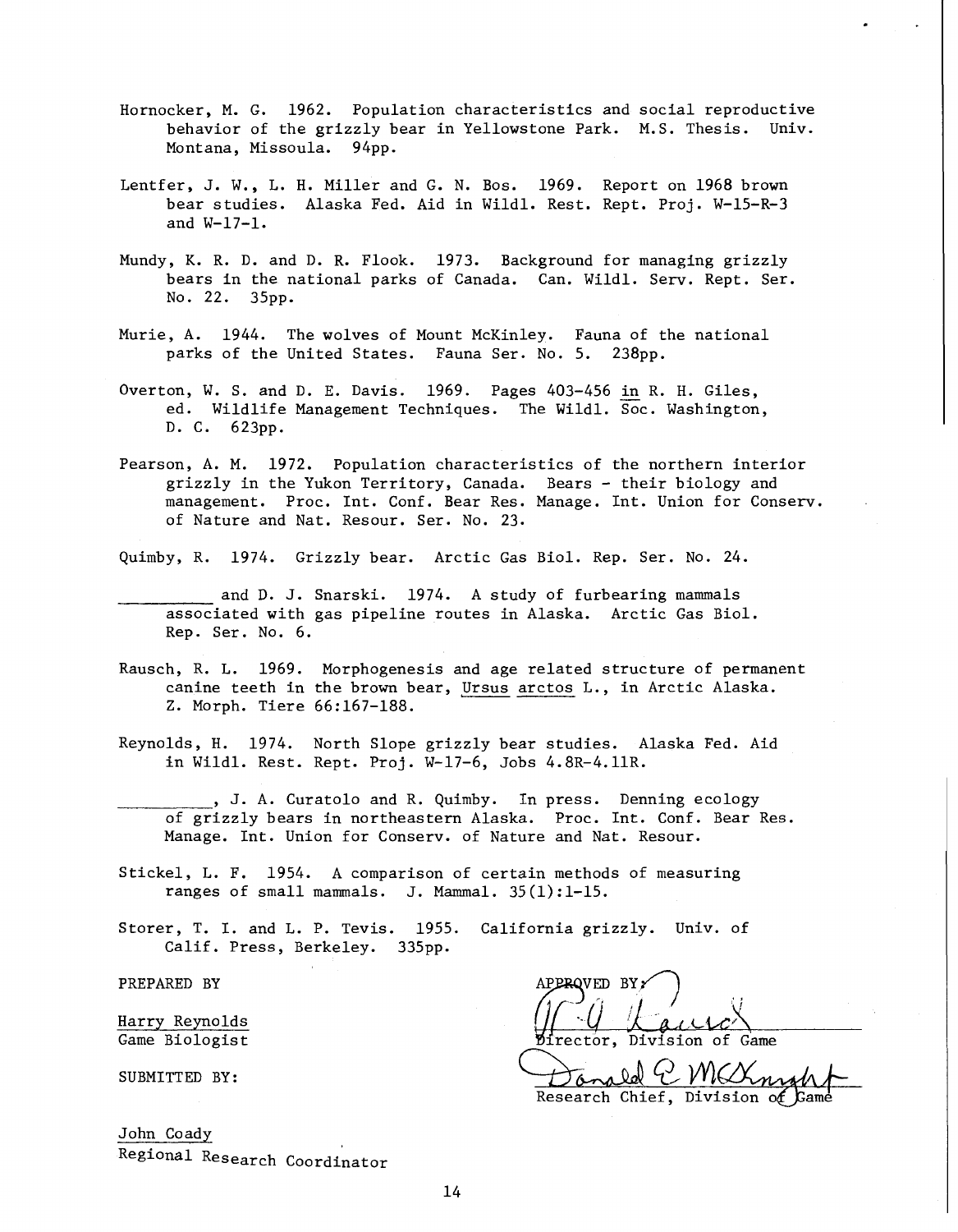|             |                       | Age   |             |                          |          |                          |       |                          |                          |                          |                          | Left                     | Left                     |
|-------------|-----------------------|-------|-------------|--------------------------|----------|--------------------------|-------|--------------------------|--------------------------|--------------------------|--------------------------|--------------------------|--------------------------|
|             |                       | cem+  | Measured    | Tota1                    | Shoulder | Hind                     |       |                          | Body                     | Head                     | Head                     | Upper                    | Lower                    |
| Bear        | Sex                   | (yrs) | Weight**    | Length*                  | Height*  | Foot*                    | Neck* | Girth*                   | Length*                  | Width*                   | Length*                  | Canine*                  | Canine*                  |
|             |                       |       | 159(350)    |                          |          |                          |       |                          |                          |                          |                          |                          |                          |
| 1000        | $\mathbf M$           | 24.5  |             | 193                      | 119      | 28                       | 68    | $\overline{\phantom{a}}$ | 121                      | 21.6                     | 36.4                     | $\overline{\phantom{m}}$ | $\overline{\phantom{m}}$ |
| 1001a       | $\mathbf M$           | 15.5  | 181 (400)   | 198                      | 100      | 25                       | 77.7  | 122                      | 120                      | 23.2                     | 38.2                     | 3.4                      | 3.0                      |
| b           |                       |       |             | 180                      | 109      | 28                       | 80    | $\blacksquare$           | 129                      | 22.5                     | 34.0                     | 3.5                      | 3.5                      |
| $\mathbf c$ |                       |       | 211 (465)   | 211                      | 116      | 31                       | 79    | $\overline{\phantom{0}}$ | 115                      | 23.0                     | 36.2                     | 3.3                      | 3.1                      |
| 1004        | $\mathbf M$           | 10.5  | 154 (340)   | 171                      | 107      | 22                       | 72    | $\overline{\phantom{0}}$ | 109                      | 20.5                     | 34.5                     | 3.9                      | 3.2                      |
| 1007        | M                     | 15.5  | 150(330)    | 188                      | 85.5     | 21                       | 78    | 126                      | 105                      | 28.0                     | 46.0                     | 3.3                      | 3.0                      |
| 1014        | F                     | 5.5   | 77(170)     | 158                      | 99       | 20.6                     | 62    | $\overline{\phantom{0}}$ | 101                      | 17.5                     | 31.5                     | 3.3                      | 3.0                      |
| 1015a       | M                     | 17.5  | 268(590)    | 215                      | 106      | 39.8                     | 82    | $\overline{\phantom{0}}$ | 132                      | 25.0                     | 37.0                     | 4.2                      | 3.5                      |
| Ъ           |                       |       | 227 (500)   | 200                      | 133      | 30                       | 75    | 129                      | 126                      | 24.0                     | 38.2                     | 4.1                      | 3.7                      |
| 1016        | F                     | 7.5   | 86(190)     | 167                      | 93       | 24                       | 85    | 116                      | 99                       | 18.1                     | 31.0                     | 3.1                      | 3.0                      |
| 1017        | M                     | 12.5  | 213(470)    | 196                      | 111      | 30                       | 76    | 131                      | 112                      | 23.0                     | 34.9                     | 3.4                      | 3.2                      |
| 1024        | M                     | 3.5   | 107(235)    | 160                      | 100      | 21.9                     | 63    | 105                      | 97                       | 17.6                     | 32.4                     | 3.2                      | 3.0                      |
| 1026        | F                     | 12.5  | 91(200)     | 165                      | 94       | 24.5                     | 63    | 106                      | 97                       | 18.3                     | 30.0                     | 2.9                      | 2.5                      |
| 1036a       | $\mathbf M$           | 13.5  | 179(395)    | 207                      | 114      | 25.5                     | 73.8  | $\qquad \qquad -$        | 125                      | 23.6                     | 37.6                     | 4.3                      | 3.6                      |
| Ъ           |                       |       | 211(465)    | 189                      | 107      | 36                       | 75    | $\overline{\phantom{0}}$ | 118                      | 23.9                     | 36.8                     | 4.4                      | 3.9                      |
| 1039        | М                     | 12.5  | 191(420)est | 179                      | 114      | 28                       | 72    | 118                      | 96                       | 21.4                     | 35.7                     | 3.7                      | 3.2                      |
| 1040        | Μ                     | 12.5  | 136(300)    | 160                      | 120      | 29                       | 75    | 123                      | 100                      | 21.8                     | 33.2                     | 3.5                      | 3.4                      |
| 1041a       | $\mathbf F$           | 22.5  | 88 (195)    | 153                      | 71       | 25.2                     | 56    | $\overline{\phantom{a}}$ | 97                       | 18.8                     | 31.2                     | 3.5                      | 3.0                      |
| Ъ           |                       |       | 100(220)    | 158                      | 93       | 23                       | 58    | $\overline{\phantom{0}}$ | 93                       | 17.9                     | $\overline{\phantom{a}}$ | 3.4                      | 3.0                      |
| 1042a       | $\Gamma$              | 10.5  | 109 (240)   | 178                      | 78       | 25.9                     | 56    | $\overline{\phantom{0}}$ | 97                       | 19.0                     | 32.8                     | 2.6                      | 2.6                      |
| b           |                       |       | 113(250)    | 171                      | 97       | 20                       | 60    | 131                      | 115                      | 18.8                     | 32.0                     | 2.7                      | 2.5                      |
| 1043        | $\Gamma$              | 14.5  | 95(210)     | 99                       | 94       | 24                       | 57    | 105                      | 82                       | 18.8                     | 27.3                     | 2.8                      | 2.5                      |
| 1044a       | $\overline{\text{F}}$ | 12.5  | 100(220)    | 167                      | 95       | 25                       | 55    | 101                      | 95                       | 19.2                     | 31.9                     | 3.0                      | 2.3                      |
| Ъ           |                       | 12.5  | 141(310)    | $\overline{\phantom{a}}$ | Ξ.       | $\overline{\phantom{0}}$ | Ξ.    | $\overline{\phantom{0}}$ | $\overline{\phantom{0}}$ | $\overline{\phantom{a}}$ | Ξ.                       | -                        | $\overline{\phantom{0}}$ |
| 1045        | $\Gamma$              | 12.5  | 102(225)    | 189                      | 95       | 27                       | 61    | 124                      | 95                       | 20.0                     | 35.0                     | 3.5                      | 3.0                      |
| 1046        | $\mathbf M$           | 2.5   | 75(165)     | 165                      | 79       | 28                       | 53    | 120                      | 87                       | 16.7                     | 30.4                     | 3.0                      | 3.1                      |
| 1047        | $\mathbf F$           | 14.5  | 91 (200)    | 153                      | 87       | 25                       | 58    | 103                      | 96                       |                          | 18.5est 28.8est          | 3.5                      | 2.8                      |
| 1048        | $\Gamma$              | 10.5  | 109 (240)   | 190                      | 93       | 22.1                     | 66    | 122                      | 110                      |                          | 29.0est 48.0est          | 3.2                      | 2.7                      |
| 1049        | M                     | 2.5   | 64 (140)    | 156                      | 97       | 26                       | 52    | 93                       | 74                       | 16.6                     | 29.0                     | 2.6                      | 3.1                      |
| 1050        | M                     | 28.5  | 145 (320)   | 195                      | 102      | 26                       | 73    | 131                      | 118                      | 24.2                     | 35.6                     | 4.0                      | 3.0                      |

 $\bullet$ 

 $\bullet$ 

Appendix I. Weights and measurements of grizzly bears captured in northeastern Alaska, 1974.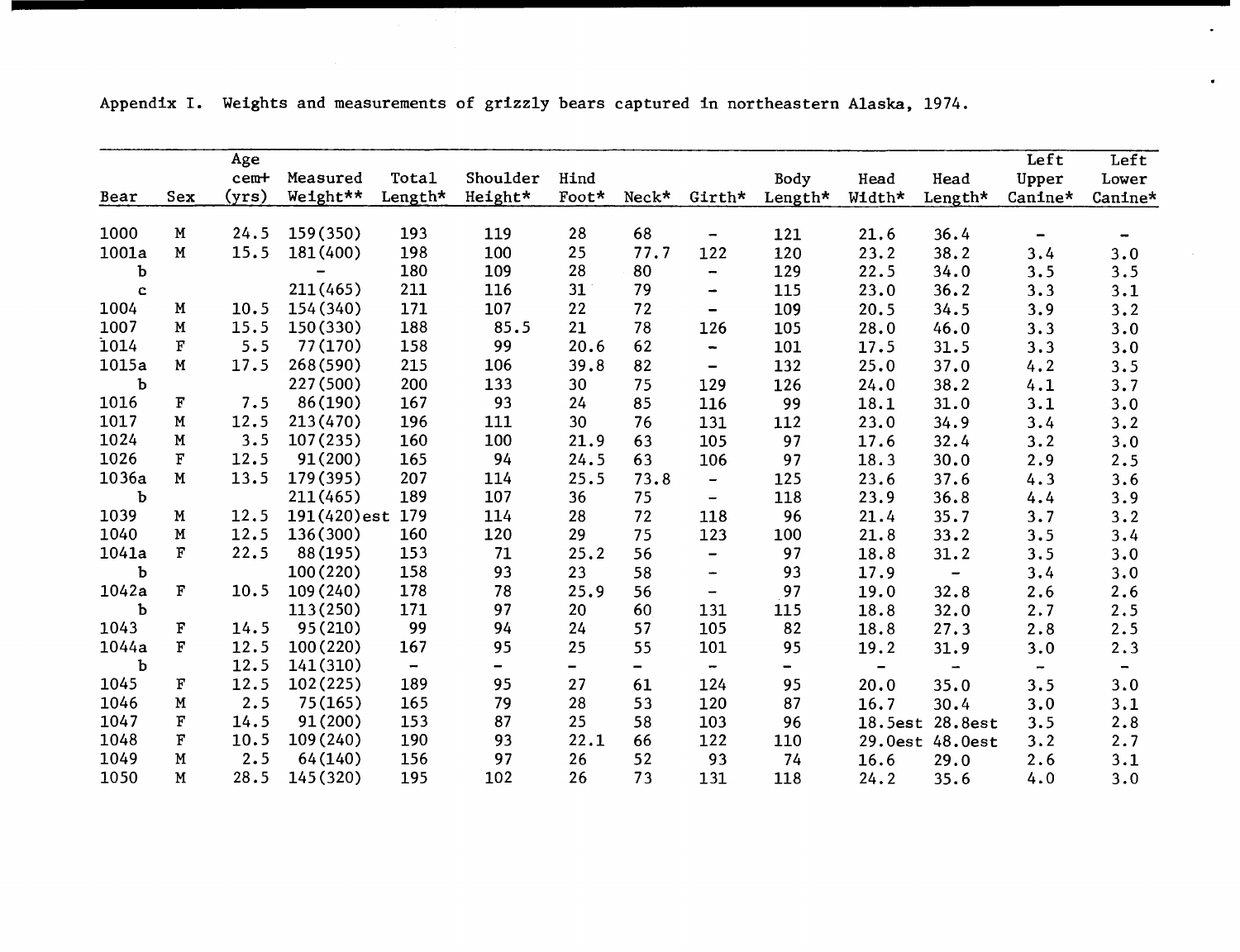Appendix I. (cont.)

| 1051  | M                     | 20.5 | 181(400)est | 202 | 116  | 27   | 72                       | 125                          | 119 | 24.8 | 34.8 | 3.5                      | 3.5               |
|-------|-----------------------|------|-------------|-----|------|------|--------------------------|------------------------------|-----|------|------|--------------------------|-------------------|
| 1052  | $\overline{\text{F}}$ | 12.5 | 118(260)    | 171 | 95   | 24   | 60                       | 114                          | 99  | 18.5 | 31.7 | 2.9                      | 2.6               |
| 1053  | M                     | 15.5 | 195(430)    | 175 | 113  | 28   | 79                       | $\qquad \qquad \blacksquare$ | 117 | 23.2 | 35.8 | 4.0                      | 3.4               |
| 1054a | F                     | 7.5  | 125(275)    | 164 | 102  | 26   | 69                       | 132                          | 109 | 20.2 | 33.2 | 3.0                      | 2.8               |
| ь     |                       |      | 141(310)    | 183 | 99   | 26   | 66                       | -                            | 106 | 20.3 | 32.8 | 3.0                      | 2.8               |
| 1055  | $\mathbf F$           | 2.5  | 54(120)     | 135 | 78   | 22   | 44                       | 82                           | 79  | 13.6 | 25.8 | 2.9                      | 2.9               |
| 1056  | M                     | 15.5 | 200 (440)   | 178 | 124  | 30   | 75                       | 134                          | 110 | 22.8 | 34.0 | 4.2                      | 3.2               |
| 1057  | F                     | 10.5 | 104 (230)   | 159 | 98   | 20.2 | $\overline{\phantom{0}}$ | -                            | 94  | 19.6 | 30.8 | $\overline{\phantom{a}}$ | $\qquad \qquad -$ |
| 1058  | M                     | 21.5 | 175(385)    | 200 | 109  | 29   | 73                       | -                            | 112 | 20.8 | 34.1 | 3.9                      | 3.4               |
| 1059  | M                     | 4.5  | 104 (230)   | 164 | 100  | 27   | 55                       | 104                          | 137 | 17.1 | 31.8 | 3.5                      | 3.1               |
| 1060  | N                     | 10.5 | 188 (415)   | 211 | 111  | 31.5 | 82                       | 140                          | 117 | 22.1 | 37.0 | 3.4                      | 3.1               |
| 1061  | $\mathbf F$           | 13.5 | 104 (230)   | 158 | 97   | 27   | $\overline{\phantom{0}}$ | 109                          | 91  | 17.9 | 32.5 | 3.1                      | 2.9               |
| 1062  | $\mathbf F$           | 11.5 | 120(265)    | 155 | 96   | 23   | 59                       | 104                          | 96  | 19.5 | 32.6 | 3.1                      | 2.8               |
| 1063  | F                     | 1.5  | 59(130)     | 137 | 67   | 23   | 55                       | 77                           | 76  | 13.8 | 25.1 | 2.1                      | 2.4               |
| 1064  | $\overline{\text{F}}$ | 5.5  | 86(190)     | 145 | 87   | 24   | 54.5                     | 91                           | 93  | 16.4 | 29.8 | 2.9                      | 2.9               |
| 1065  | F                     | 19.5 | 118(260)    | 191 | 102  | 26.5 | 59                       | 113                          | 93  | 18.6 | 34.1 | 2.7                      | 2.5               |
| 1066  | F                     | 20.5 | 138 (305)   | 157 | 92   | 26   | 74                       | 143                          | 103 | 19.9 | 32.0 | 3.1                      | 2.9               |
| 1067  | F                     | 18.5 | 118(260)    | 155 | 88   | 20   | 60                       | 113                          | 99  | 19.6 | 32.8 | 3.0                      | 2.6               |
| 1068  | F                     | 4.5  | 91(200)     | 168 | 101  | 28   | 59                       | 104                          | 94  | 16.5 | 30.5 | 1.1                      | 1.1               |
| 1069  | $\mathbf M$           | 8.5  | 136 (300)   | 196 | 103  | 27   | 70                       | $\overline{\phantom{a}}$     | 112 | 19.2 | 33.7 | 3.2                      | 2.9               |
| 1070  | F                     | 14.5 | 122(270)    | 181 | 99   | 24   | 60                       | 113                          | 100 | 19.4 | 31.3 | 3.1                      | 2.8               |
| 1071  | М                     | 2.5  | 70(155)     | 119 | 76   | 17   | 51                       | 102                          | 81  | 15.0 | 26.5 | 3.1                      | 2.9               |
| 1072  | M                     | 1.5  | 79(175)     | 135 | 71   | 20   | 43                       | 76                           | 79  | 14.2 | 24.5 | 1.6                      | 1.9               |
| 1073  | F                     | 1.5  | 45(100)     | 116 | 70   | 20   | 40                       | 76                           | 70  | 13.5 | 23.2 | 1.9                      | 2.1               |
| 1074  | F                     | 2.5  | 76(160)     | 152 | 78   | 23   | 47                       | 90                           | 86  | 15.4 | 26.7 | 2.6                      | 2.6               |
| 1075  | F                     | 13.5 | 134 (295)   | 179 | 98   | 21   | 73                       | 114                          | 107 | 20.0 | 33.0 | 2.7                      | 2.3               |
| 1076  | $\mathbf M$           | 16.5 | 211(465)    | 214 | 112  | 26   | 79                       | ÷                            | 103 | 24.0 | 37.4 | 4.4                      | 3.5               |
| 1077  | $\mathbf M$           | 1.5  | 48(105)     | 124 | 64   | 16   | 44                       | 96                           | 81  | 13.5 | 24.5 | 1.9                      | 1.8               |
| 1078  | F                     | 1.5  | 41(90)      | 124 | 67.5 | 15.5 | 46.5                     | 100                          | 80  | 14.3 | 22.5 | 2.0                      | 1.8               |
| 1079  | F                     | 12.5 | 107(235)    | 181 | 100  | 25   | 62                       | 120                          | 97  | 19.6 | 32.1 | 3.5                      | 3.0               |

 $\bullet$ 

 $\bullet$ 

+ cementum

\* cm \*\*kilograms (pounds)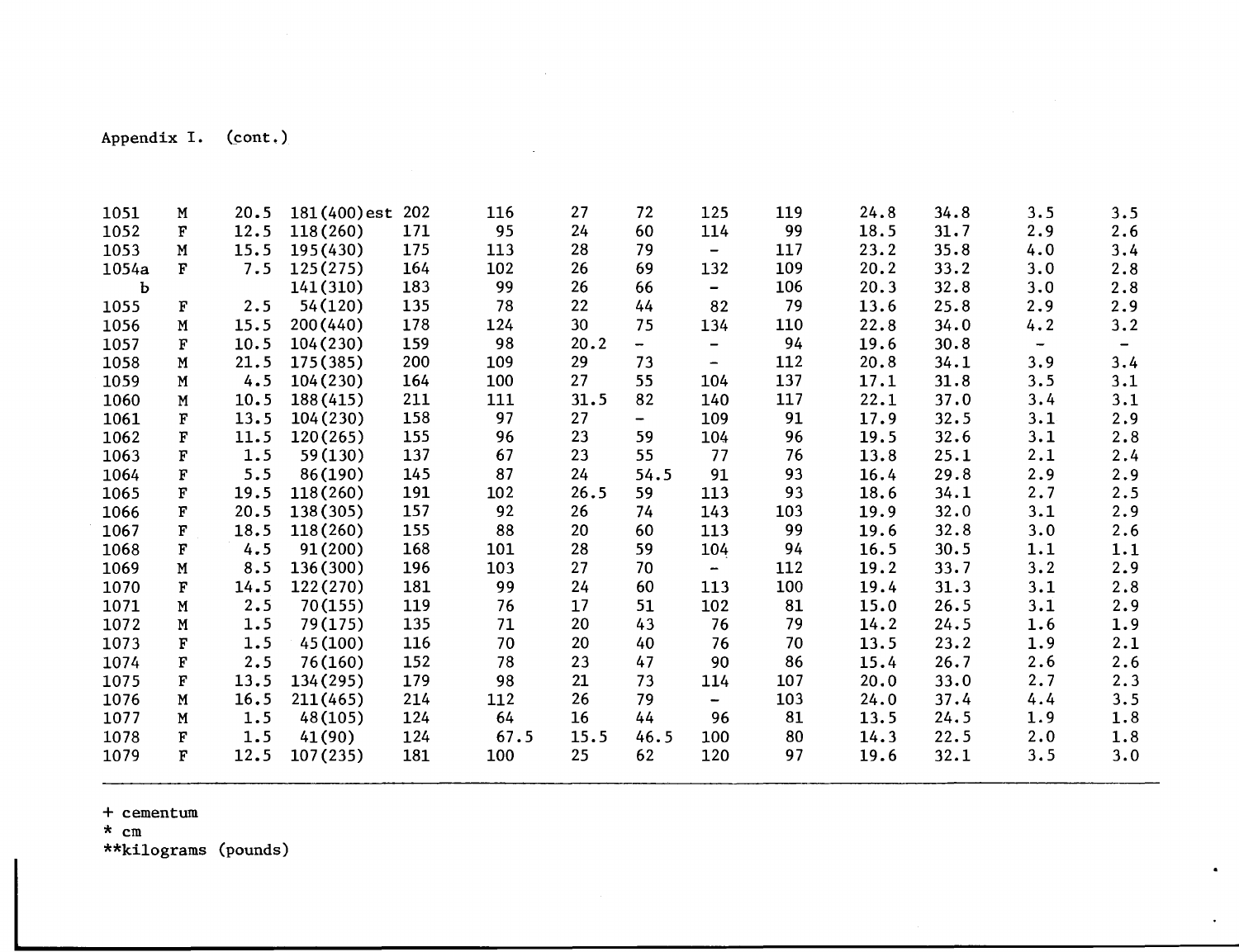|      |              |      |                              | Capture | Location                 | Visual             | Ear Tags            | Drug<br>Dosage <sup>3</sup> |                 |
|------|--------------|------|------------------------------|---------|--------------------------|--------------------|---------------------|-----------------------------|-----------------|
| No.  | Sex          | Age  | $\underline{\text{wt.}}^1$   | Date    | (River drainage or area) | Marks <sup>2</sup> | L.<br>$R_{\bullet}$ |                             | Repro Status    |
| 1000 | M            | 23.5 | 295                          | 4/24/73 | Canning-3 Lakes          | R/R                | 601,602             | $3.0(S)$ o                  | Ad. breeding    |
|      |              | 24.5 | 350                          | 4/30/74 | Pogopuk Creek            | <b>RRW</b>         | 776,602             | $2.4(M)$ m                  | Ad. breeding    |
| 1001 | M            | 14.5 | 400e                         | 4/25/73 | Ivishak-Low Pass         | G/G                | 603,604             | $2.6(S)$ o                  | Ad. breeding    |
|      |              | 15.5 | 400                          | 5/9/74  | Ivishak-Low Pass         | Radio              | 603,604             | $1.9(S)$ o                  | Ad. breeding    |
|      |              | 15.5 | $\overline{\phantom{a}}$     | 7/17/74 | E. trib. Saviuviayak     | Radio              | 603,604             | $3.2(S)$ o                  | Ad. breeding    |
|      |              | 15.5 | 465                          | 9/12/74 | W. trib. Ivishak         | Bk r.              | 603,868             | 5.4(S)h                     | Ad. breeding    |
| 1002 | M            | 14.5 | 350e                         | 4/27/73 | Marsh Fork               | W/R                | 605,606             | 2.8(M)1                     | Ad. breeding    |
|      |              | 14.5 | 375e                         | 5/3/73  | Porcupine Creek          | <b>WWRW</b>        | 605,606             | 3.6(M)1                     | Ad. breeding    |
|      |              | 14.5 | $\qquad \qquad \blacksquare$ | 5/30/73 | Marsh Fork               | $\frac{1}{2}$      | 605,606             | $\overline{\phantom{0}}$    | Ad. breeding    |
| 1003 | F            | 5.5  | 250e                         | 4/29/73 | E. Fork Chandalar        | R/G                | 611,607             | $2.8(M)$ m                  | SubAd. breeding |
|      |              | 5.5  | 258                          | 927/73  | E. Fork Chandalar        | WWB1               | 611,607             | $\overline{\phantom{0}}$    |                 |
| 1004 | $\mathbf M$  | 9.5  | 220                          | 5/3/73  |                          | GRG                |                     | 2.6(S)h                     | SubAd. breeding |
|      |              | 10.5 | 340                          | 9/8/74  | S. Fork Canning          |                    | 613,612             |                             | Ad. breeding.   |
| 1005 | M            | 11.5 | 300                          | 5/6/73  | Canning                  | BdBdW              | 859,858             | 4.5?(S)1                    | Ad. breeding    |
|      | F            | 5.5  | 150                          |         | Porcupine Lake           | Radio              | 614,615             | $2.2+(M)1$                  | Ad. breeding    |
| 1006 |              |      |                              | 5/10/73 | S. Fork Canning          | <b>WWRW</b>        | 617,616             | $1.5(S)$ o                  | SubAdult        |
| 1007 | M            | 14.5 | 400e                         | 5/10/73 | S. Fork Canning          | Radio              | 621,618             | 2.0(S)1                     | Ad. breeding    |
|      |              | 14.5 | 300e                         | 6/16/73 | Pass S. Canning          | <b>RWR</b>         | 621,618             | $2.2(S)$ o                  | Ad. breeding    |
|      |              | 15.5 | 330                          | 5/21/74 | Canning                  | Radio              | 621,784             | $1.5(S)$ m                  | Ad. breeding    |
| 1008 | M            | 19.5 | 350e                         | 5/11/73 | Kavik                    | R/B1               | 622,623             | 1.9(S)h                     | Ad. breeding    |
| 1009 | M            | 16.5 | 275                          | 5/11/73 | Echooka                  | <b>RRBGR</b>       | 625,624             | $2.0(S)$ o                  | Ad. breeding    |
| 1010 | ${\bf M}$    | 13.5 | 450                          | 5/11/73 | Echooka                  | R/S                | 631,641             | 2.8(M)1                     | Ad. breeding    |
| 1011 | M            | 19.5 | 325e                         | 5/12/73 | Canning                  | G/W                | 644,643             | $1.7(S)$ m                  | Ad. breeding    |
| 1012 | $\mathbf M$  | 11.5 | 250                          | 5/17/73 | Marsh Fork               | G/B1               | 652,651             | 2.6(M)1                     | Ad. breeding    |
| 1013 | $\mathbf F$  | 11.5 | 225                          | 5/30/73 | Marsh Fork               | G/R                | 656,655             | 1.1(S)1                     | Ad. breeding    |
| 1014 | $\mathbf{F}$ | 4.5  | 175                          | 6/1/73  | Canning                  | W/W                | 653,654             | $\overline{\phantom{0}}$    | SubAd. breeding |
|      |              | 5.5  | 170                          | 5/26/74 | Canning                  | Radio              | 653,654             | $1.4(S)$ o                  | SubAd. breeding |
| 1015 | $\mathbf M$  | 16.5 | 500                          | 6/1/73  | Canning-3 Lakes          | W/R                | 657,658             | 1.7(S)1                     | Ad. breeding    |
|      |              | 17.5 | 590                          | 5/24/74 | Canning-3 Lakes          | Radio              | 789,790             | 2.6(S)1                     | Ad. breeding    |
|      |              | 17.5 | 500                          | 8/16/74 | Canning                  | Radio              | 789,790             | $4.1(S)$ m                  | Ad. breeding    |
|      |              | 18.5 | 500e                         | 5/25/75 | Canning                  | none               | 789,790             | $\overline{\phantom{a}}$    | Ad. breeding    |
| 1016 | F            | 6.5  | 175                          | 6/3/73  | Ivishak                  | <b>BkWBk</b>       | 659,661             | $1.3(S)$ o                  | SubAd. breeding |
|      |              | 7.5  | 190                          | 6/29/74 | Ivishak-Porcupine        | <b>BkWBk</b>       | 659,661             | $1.5(S)$ o                  | SubAd. breeding |
| 1017 | M            | 11.5 | 350e                         | 6/3/73  | Ivishak                  | <b>GWG</b>         | 663,662             | 1.9(S)h                     | Ad. breeding    |
|      |              | 12.5 | 470                          | 8/22/74 | Ivishak                  | <b>GWG</b>         | 844,845             | 3.0(S)1                     | Ad. breeding    |

 $\sim$ 

 $\sim$ 

Appendix II. Cementum age, sex, weight, drug dosage and tag numbers of bears marked in the eastern Brooks Range, Alaska, 1973-1974.

 $\bullet$ 

 $\bullet$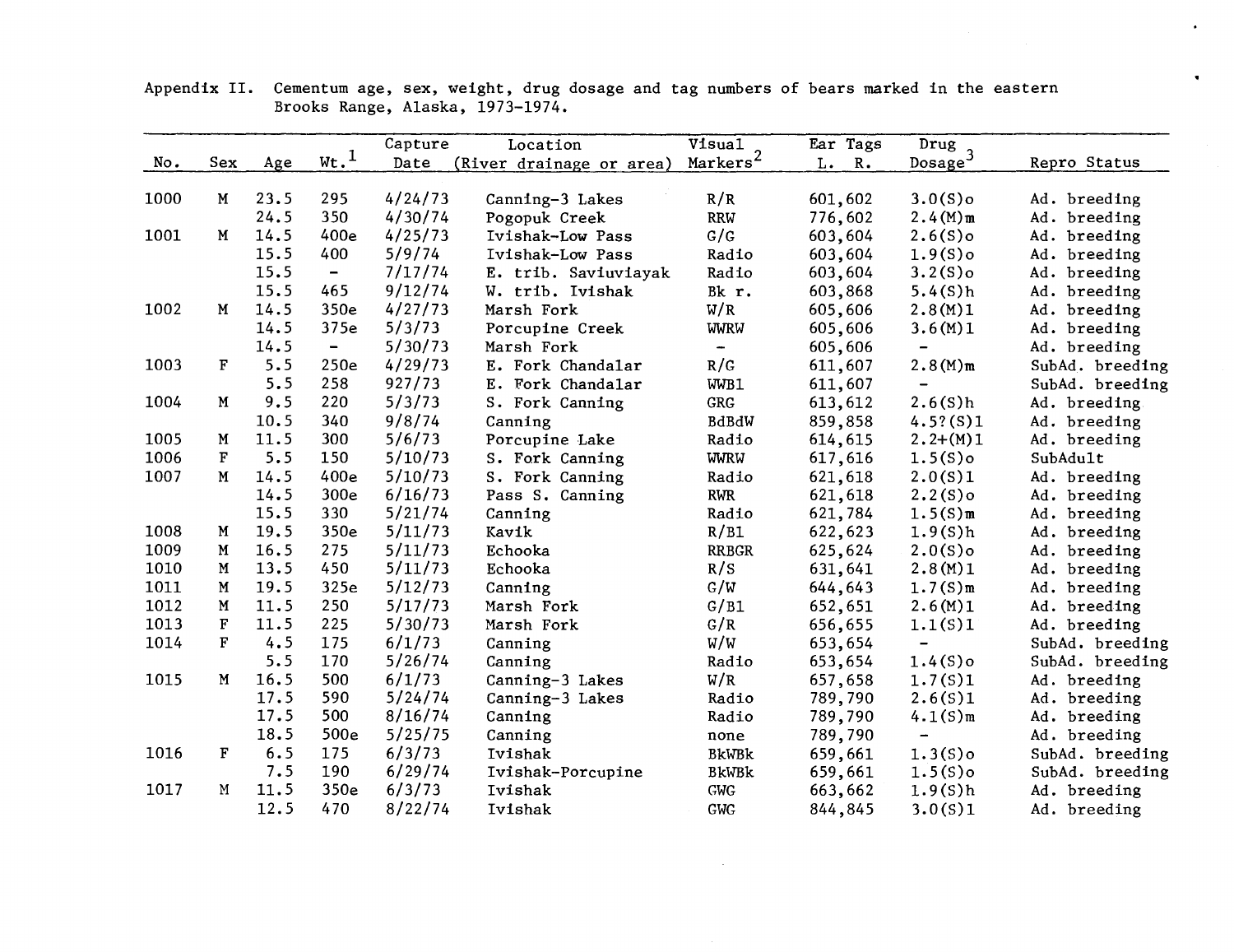| 1018 | f                       | 7.5                      | 150e                     | 7/6/73  | Deadman Creek               | BkWBk(r)                 | 3025,26    | 1.1(S)1                  | SubAd. breeding              |
|------|-------------------------|--------------------------|--------------------------|---------|-----------------------------|--------------------------|------------|--------------------------|------------------------------|
| 1019 | $\mathbf F$             | 16.5                     | 200 <sub>e</sub>         | 7/12/73 | Spoonfish Lake              | <b>WRW</b>               | 3028,29    | $1.4(S)$ m               | With 2 yr1gs                 |
| 1020 | $\mathbf F$             | 11.5                     | 240e                     | 7/13/73 | E. of E. Fork Chandalar W/G |                          | 3045,46    | 1.8(M)1                  | With 2 yr1gs                 |
| 1021 | $\overline{\textbf{F}}$ | 19.5                     | 225e                     | 7/18/73 | Upper Porcupine Lake        | BdBdBd                   | 3047,48    | $1.6(S)$ o               | With 2 cubs                  |
| 1022 | $\mathbf M$             | 14.5                     | 225e                     | 7/23/73 | Porcupine Lake-MF           | GGW                      | 3049,50    | 2.0(S)1                  | Ad. breeding                 |
| 1023 | $\mathbf F$             | 8.5                      | 205                      | 7/28/73 | Upper Ivishak               | BkBkBk(c)                | 3052,53    | $1.4(S)$ o               | SubAd. breeding              |
| 1024 | M                       | 2.5                      | $\blacksquare$           | 8/7/73  | Canning                     | <b>WWW</b>               | 3055,54    | 1.7(M)1                  | SubAdult                     |
|      |                         | 3.5                      | 235                      | 9/27/74 | Upper Canning               | $0$ r. ear               | 3055,821   | $2.2(S)$ o               | SubAdult                     |
| 1025 | $\mathbf F$             | $\overline{\phantom{m}}$ | 275e                     | 8/8/73  | Deadman Creek               | RR/RR                    | 3057,56    | $- (M) -$                | Ad. breeding                 |
| 1026 | $\mathbf F$             | 11.5                     | 225e                     | 8/9/73  | Marsh Fork                  | GBkG                     | 3058,59    | 3.0(M)1                  | Ad. breeding                 |
|      |                         | 11.5                     | $\overline{\phantom{a}}$ | 9/29/73 | Carter Pass                 | Radio                    | 3058,59    | $-(M)$ m                 | Ad. breeding                 |
|      |                         | 12.5                     | 200                      | 6/29/74 | Porcupine area              | Radio                    | 3058,59    | $1.7(S)$ o+              | With 2 cubs                  |
|      |                         | 13.5                     | 200e                     | 5/29/75 | Marsh Fork                  | $\overline{\phantom{a}}$ | 3058,59    | $\overline{\phantom{m}}$ | With 1 yr1g                  |
| 1027 | M                       | 9.5                      | $\overline{\phantom{a}}$ | 9/3/73  | Cane Creek                  | <b>GGR</b>               | 3075,76    | $3.7(S)$ o               | Ad. breeding                 |
| 1028 | M                       | 10.5                     | $\overline{\phantom{0}}$ | 9/3/73  | Cane Creek                  | <b>RRG</b>               | 3074,73    | $3.6(M)$ o+              | Ad. breeding                 |
| 1029 | ${\bf M}$               | 15.5                     | 450                      | 9/6/73  | Water Creek                 | WW(L)                    | 3072, 1, 0 | $2.6(S)$ o               | Ad. breeding                 |
| 1030 | $\mathbf F$             | 9.5                      | 275                      | 9/6/73  | Water Creek                 | WWBd                     | 3069,68    | $2.6(S)$ o               | Adult                        |
| 1031 | F                       | 9.5                      | 200                      | 9/6/73  | Water Creek                 | <b>BdWBd</b>             | 3066,67    | 3.6(M)1                  | Adult                        |
| 1032 | F                       | 6.5                      | 200e                     | 9/7/73  | Cane Creek                  | <b>BOB</b>               | 3065,64    | 3.5(M)1                  | SubAdult                     |
| 1033 | $\mathbf{F}$            | 11.5                     | $\overline{\phantom{a}}$ | 9/14/73 | Water Creek                 | <b>RBdR</b>              | 3063,62    | $\overline{\phantom{a}}$ | $\qquad \qquad \blacksquare$ |
| 1034 | $\mathbf F$             | 5.5                      | 180e                     | 9/15/73 | Water Creek                 | B1B1c                    | 3060, 61   | $1.9(S)$ o               | SubAdult                     |
| 1035 | M                       | 4.5                      | 190e                     | 9/17/73 | Deadman                     | 00000c                   | 3077,51    | $1.7(M)$ o               | SubAdult                     |
| 1036 | M                       | 12.5                     | 600e                     | 9/29/73 | Porcupine area              | R/G                      | 3078,79    | $-(M)1$                  | Ad. breeding                 |
|      |                         | 13.5                     | 395                      | 5/26/74 | Canning                     | Radio                    | 798,3079   | $2.2(S)$ o               | Ad. breeding                 |
|      |                         |                          | 465                      | 8/28/74 | Echooka                     | $_{\rm GGG}$             | 798,3079   | 4.9(M)1                  | Ad. breeding                 |
|      |                         |                          | $\qquad \qquad -$        | 9/2/74  | Ivishak                     | Radio                    | 798,3079   | 4.9(S)h                  | Ad. breeding                 |
|      |                         | 14.5                     | $\overline{\phantom{0}}$ | 5/75    | Canning                     | $\blacksquare$           | 798,3079   | $\overline{\phantom{m}}$ | Ad. breeding                 |
| 1037 | F                       | 11.5                     | 220e                     | 10/2/73 | Deadman Creek               | S/B                      | 3080,81    | 3.0(M)h                  | With 2 yr1gs                 |
| 1038 | M                       | 6.5                      | 175e                     | 10/7/73 | Deadman Creek               | GBGBc                    | 3082,83    | $\blacksquare$           | SubAdult                     |
| 1039 | $\mathbf M$             | 10.5                     | 420e                     | 5/6/74  | Gilead Creek                | plaque                   | 777,779    | 2.7(M)h                  | Ad. breeding                 |
| 1040 | $\mathbf M$             | 15.5                     | 300                      | 5/15/74 | Echooka                     | plaque                   | 783,782    | 1.5(S)h                  | Ad. breeding                 |
| 1041 | F                       | 23.5                     | 195                      | 5/23/74 | Wahoo Lake                  | radio                    | 785,786    | 1.2(S)1                  | With yr1gs                   |
|      |                         |                          | 220                      | 9/12/74 | Echooka                     | none                     | 785,786    | 2.2(S)h                  | With yr1gs                   |
| 1042 | $\mathbf F$             | 10.5                     | 240                      | 5/24/74 | Canning-3 Lakes             | radio                    | 787,788    | $1.3(S)$ o               | With 2 yr1gs                 |
|      |                         |                          | 250                      | 9/25/74 | Headwaters E. Kavik         | radio                    | 787,788    | $2.0(S)$ o               | With 2 yr1gs                 |
|      |                         |                          | 220e                     | 5/24/75 | Canning-3 Lakes             | $\overline{\phantom{a}}$ | 787,788    | $\overline{\phantom{a}}$ | With 2, 2 year olds          |
| 1043 | F                       | 14.5                     | 210                      | 6/9/74  | Marsh Fork                  | radio                    | 792,791    | $1.5(S)$ o               | Ad. breeding                 |
| 1044 | $\mathbf F$             | 12.5                     | 220                      | 6/11/74 | Ivishak                     | radio                    | 793,794    | 1.3(S)h                  | Ad. breeding                 |
|      |                         |                          | 310                      | 10/1/74 | Ivishak                     | none                     | 793,794    | 2.6(S)1                  | Ad. breeding                 |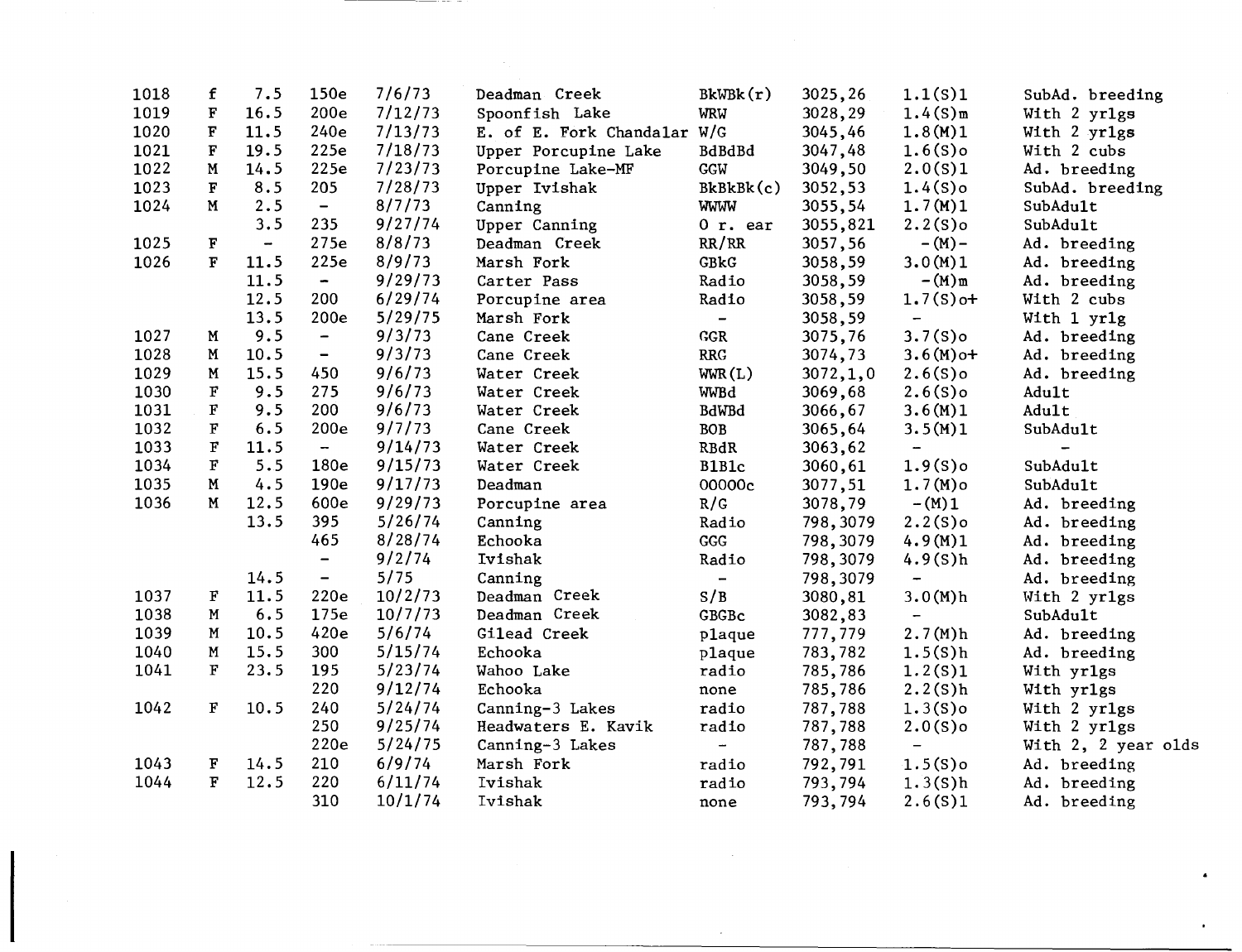| 1045 | F           | 12.5 | 225  | 6/11/74 | Ivishak W.            | plaque       | 796,795  | $2.0(M)$ o                   | With 2, 2 year olds |
|------|-------------|------|------|---------|-----------------------|--------------|----------|------------------------------|---------------------|
| 1046 | M           | 2.5  | 165  | 6/11/74 | Ivishak W.            | <b>lost</b>  | 797,799  | $1.1(S)$ o                   | Two year old        |
| 1047 | $\mathbf F$ | 14.5 | 200  | 6/13/74 | Ivishak               | plaque       | 801,800  | $1.7(S)$ o                   | Ad. breeding        |
| 1048 | F           | 10.5 | 240  | 6/14/74 | Canning               | plaque       | 802,803  | $1.7(S)$ o                   | Ad. breeding        |
| 1049 | M           | 4.5  | 140  | 6/21/74 | Sagavanirktok         | Bk 1. ear    | 804,526  | $1.3(S)$ o                   | SubAdult            |
| 1050 | M           | 24.5 | 320  | 6/21/74 | Echooka               | plaque       | 805,806  | 2.2(S)h                      | 01d Adult           |
| 1051 | M           | 12.5 | 400  | 6/30/74 | Canning-3 Lakes       | radio        | 807,808  | $2.6(S)$ o                   | Ad. breeding        |
| 1052 | F           | 12.5 | 260  | 6/30/74 | Pogapuk Creek         | plaque       | 810,809  | $1.7(S)$ o                   | Ad. breeding        |
| 1053 | M           | 15.5 | 430  | 7/1/74  | East of Ivishak       | plaque       | 811,812  | $2.4(S)$ o                   | Ad. breeding        |
| 1054 | F           | 7.5  | 275  | 7/1/74  | Echooka-Wahoo Creek   | plaque       | 813,814  | $1.5(S)$ o                   | Ad. breeding        |
|      |             |      | 310  | 9/4/74  | Echooka-Wahoo Creek   | GGG          | 813,814  | 3.9(M)1                      | Ad. breeding        |
| 1055 | F           | 2.5  | 120  | 7/11/74 | Juniper Creek         | G 1. ear     | 815,816  | 1.0(S)h                      | SubAdult            |
| 1056 | M           | 15.5 | 440  | 7/11/74 | Upper Ignek Creek     | none         | none     | $3.0(S)$ o                   | Ad. breeding        |
| 1057 | $\mathbf F$ | 10.5 | 230e | 7/12/74 | Flood Creek           | RRR          | 820,819  | 3.0(M)1                      | With 2 cubs         |
| 1058 | M           | 17.5 | 385  | 7/28/74 | Gilead Creek          | plaque       | 828,829  | 9.8(M)1                      | Ad. breeding        |
| 1059 | M           | 5.5  | 230  | 7/28/74 | W. Ivishak            | Bd both      | 826,827  | 1.9(S)1                      | SubAdult            |
| 1060 | M           | 15.5 | 415  | 7/29/74 | W. of Gilead          | <b>WRR</b>   | 830,831  | 3.4(M)h                      | Ad. breeding        |
| 1061 | $\mathbf F$ | 13.5 | 230  | 7/31/74 | Ivishak-Sagavanirktok | <b>BdBdG</b> | 832,833  | 2.0(M)h                      | With 2 yr1gs        |
| 1062 | F           | 11.5 | 265  | 8/8/74  | Canning               | <b>WWG</b>   | 835,834  | 1.9(S)1                      | With 1 yr1g         |
| 1063 | $\mathbf F$ | 2.5  | 130  | 8/8/74  | Canning               | W 1. ear     | 837,836  | 1.4(M)1                      | Yearling            |
| 1064 | $\mathbf F$ | 5.5  | 190  | 8/20/74 | Trib. Ivishak         | 0 both       | 1039,838 | $3.0(M)$ o                   | SubAdult            |
| 1065 | F           | 18.5 | 260  | 8/20/74 | Ivishak               | WWW          | 841,840  | $2.2(S)$ o                   | With 2 year old     |
| 1066 | F           | 20.5 | 305  | 8/20/74 | Ivishak               | GGG          | 842,843  | $8.5(M)$ o                   | Adult               |
| 1067 | $\mathbf F$ | 18.5 | 260  | 8/29/74 | Upper Ivishak         | GOG          | 847,846  | $4.9(M)$ o                   | With 2 yr1gs        |
| 1068 | $\mathbf F$ | 4.5  | 200  | 8/31/74 | Ivishak               | R 1. ear     | 848,849  | $2.9(M)$ o                   | Two year old        |
| 1069 | $\mathbf M$ | 8.5  | 300  | 9/4/74  | Echooka-Wahoo Creek   | W r. ear     | 850,1,2  | $3.7(S)$ o                   | Ad. breeding        |
| 1070 | $\mathbf F$ | 14.5 | 270  | 9/5/74  | Wahoo Creek           | radio        | 853,854  | 2.8(S)1                      | With 2 cubs         |
| 1071 | M           | 3.5  | 155  | 9/8/74  | Marsh Fork            | P r. ear     | 856,857  | $\qquad \qquad \blacksquare$ | SubAdult            |
| 1072 | M           | 1.5  | 115  | 9/12/74 | Echooka               | 01.ear       | 861,862  | $1.3(S)$ o                   | Yearling            |
| 1073 | F           | 1.5  | 100  | 9/12/74 | Echooka               | $0$ r. ear   | 863,864  | $1.8(M)$ o                   | Yearling            |
| 1074 | $\mathbf F$ | 3.5  | 160  | 9/13/74 | Ivishak               | W1, Rr       | 869,871  | $1.7(S)$ o                   | SubAdult            |
| 1075 | F           | 13.5 | 295  | 9/16/74 | Ivishak               | <b>WRW</b>   | 873,872  | $3.4(M)$ o                   | With 2 cubs         |
| 1076 | M           | 16.5 | 465  | 9/24/74 | Ivishak-Gilead Creek  | BdBdW        | 877,876  | $5.6(M)$ o                   | Ad. breeding        |
| 1077 | M           | 1.5  | 105  | 9/25/74 | Headwaters E. Kavik   | Bd 1.        | 878,880  | $-(S)$ o                     | Yearling            |
| 1078 | F           | 1.5  | 90   | 9/25/74 | Headwaters E. Kavik   | Bd r.        | 881,879  | $-(S)$ o                     | Yearling            |
| 1079 | F           | 12.5 | 235  | 10/1/74 | Ivishak-Sagavanirktok | <b>OWO</b>   | 882,883  | $-(M)$ m                     | Ad. breeding        |
|      |             |      |      |         |                       |              |          |                              |                     |

 $\mathcal{L}^{\text{max}}_{\text{max}}$  and  $\mathcal{L}^{\text{max}}_{\text{max}}$ 

 $\mathbf{r}$ 

 $\bullet$